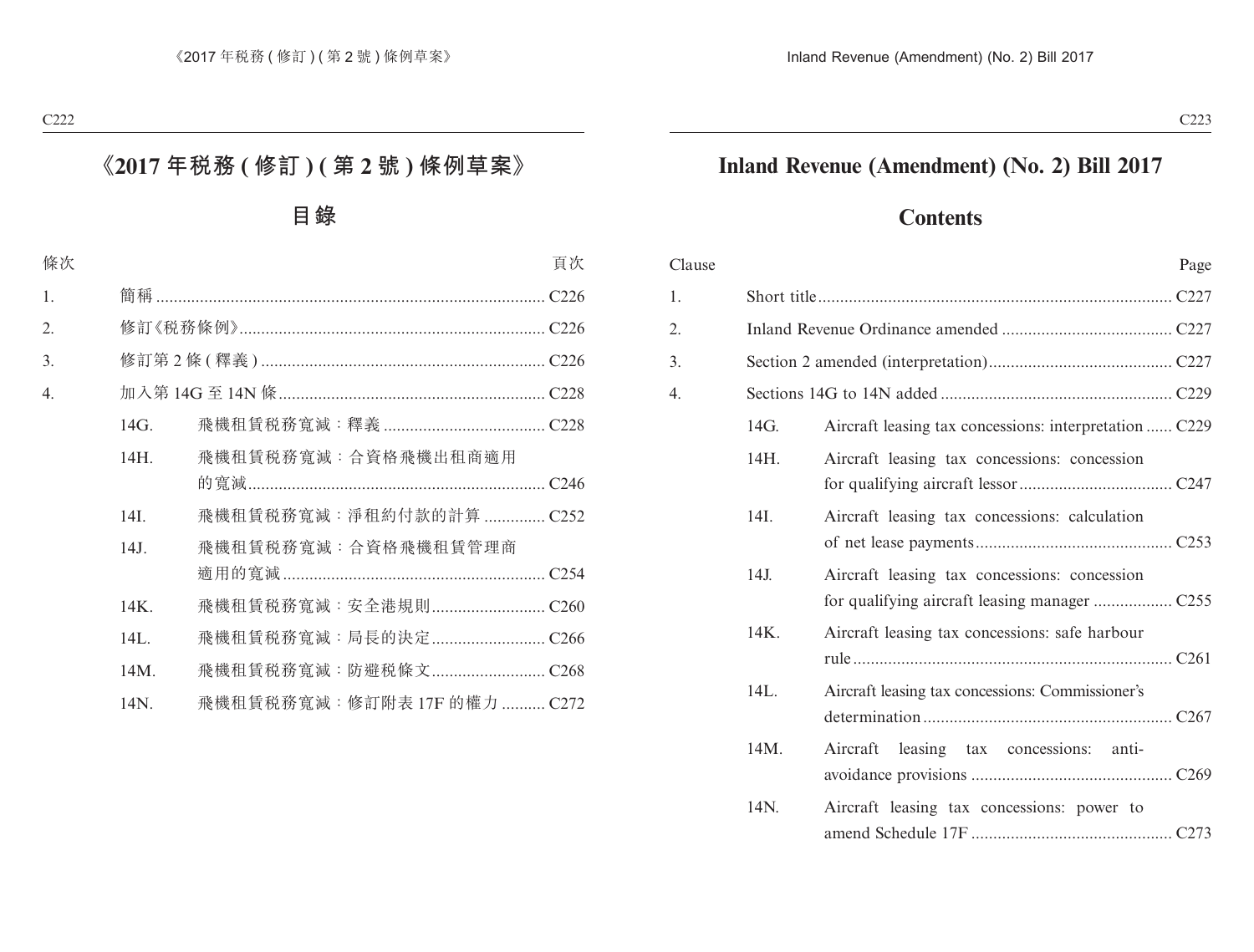#### Inland Revenue (Amendment) (No. 2) Bill 2017

|        |                                                                                  | C <sub>225</sub> |
|--------|----------------------------------------------------------------------------------|------------------|
| Clause |                                                                                  | Page             |
| 5.     | Section 15 amended (certain amounts deemed trading                               |                  |
| 6.     | Section 19CA amended (treatment of losses:                                       |                  |
| 7.     | Section 20AA amended (persons not treated as agents) C281                        |                  |
| 8.     | Section 37 amended (initial and annual allowances,                               |                  |
| 9.     | Section 38 amended (balancing allowances and charges,                            |                  |
| 10.    | Section 39B amended (initial and annual allowances on                            |                  |
| 11.    | Section 39D amended (balancing allowances and charges                            |                  |
| 12.    |                                                                                  |                  |
| 13.    |                                                                                  |                  |
| 14.    | Schedule 8 amended (rate of profits tax in respect of a                          |                  |
| 15.    |                                                                                  |                  |
|        | Schedule 17F                                                                     |                  |
| 16.    |                                                                                  |                  |
|        | Transitional Provisions for Inland<br>Schedule 41<br>Revenue (Amendment) (No. 2) |                  |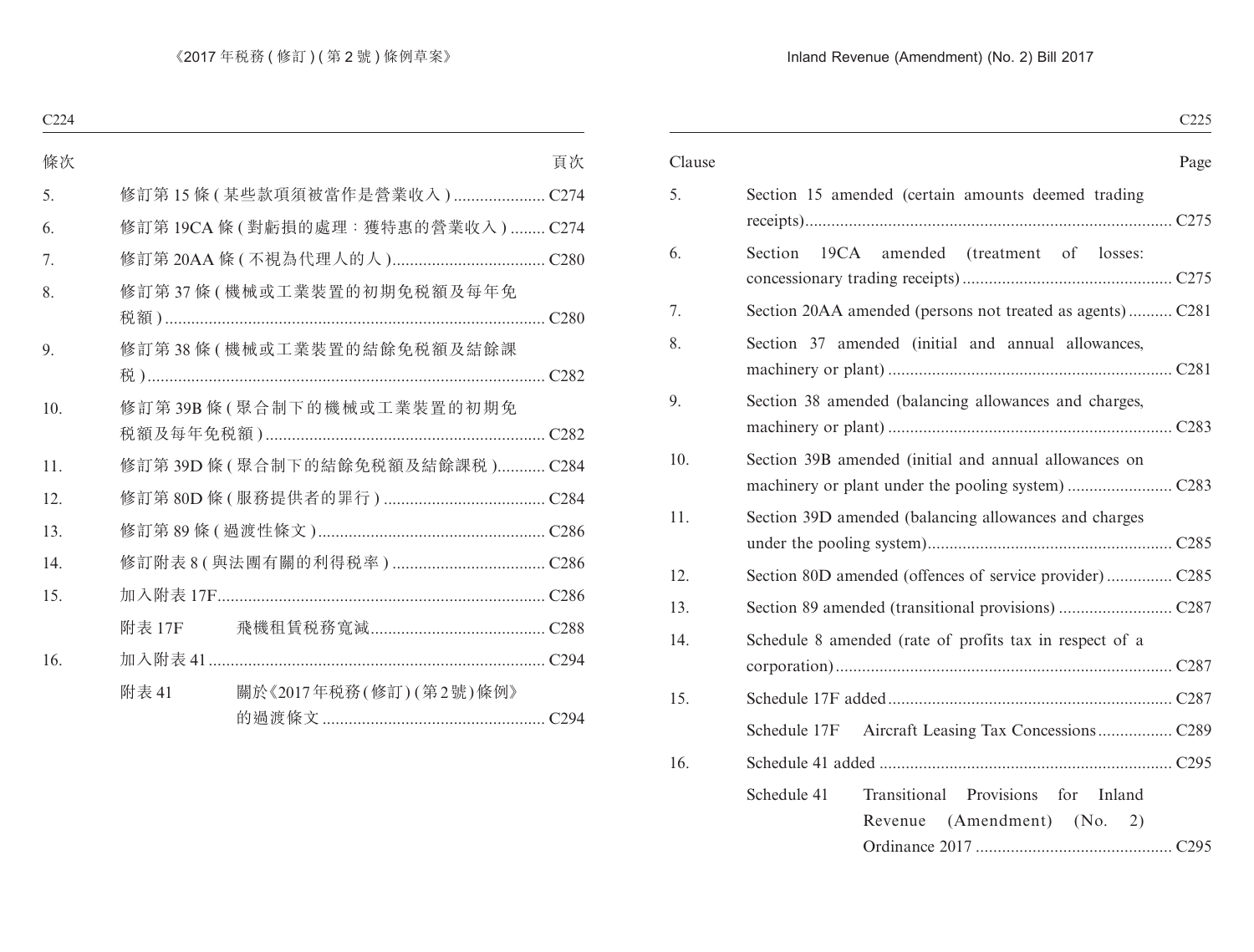# A BILL

## To

Amend the Inland Revenue Ordinance to give profits tax concessions to qualifying aircraft lessors and qualifying aircraft leasing managers; to make provisions for profits tax purposes about businesses in connection with aircraft; and to make consequential and minor textual amendments.

Enacted by the Legislative Council.

#### **1. Short title**

This Ordinance may be cited as the Inland Revenue (Amendment) (No. 2) Ordinance 2017.

#### **2. Inland Revenue Ordinance amended**

The Inland Revenue Ordinance (Cap. 112) is amended as set out in sections 3 to 16.

#### **3. Section 2 amended (interpretation)**

(1) Section 2(1), definition of *lease*, before "in relation to any machinery"—

**Add**

"except in the aircraft leasing tax concessions provisions and Schedule 17F,".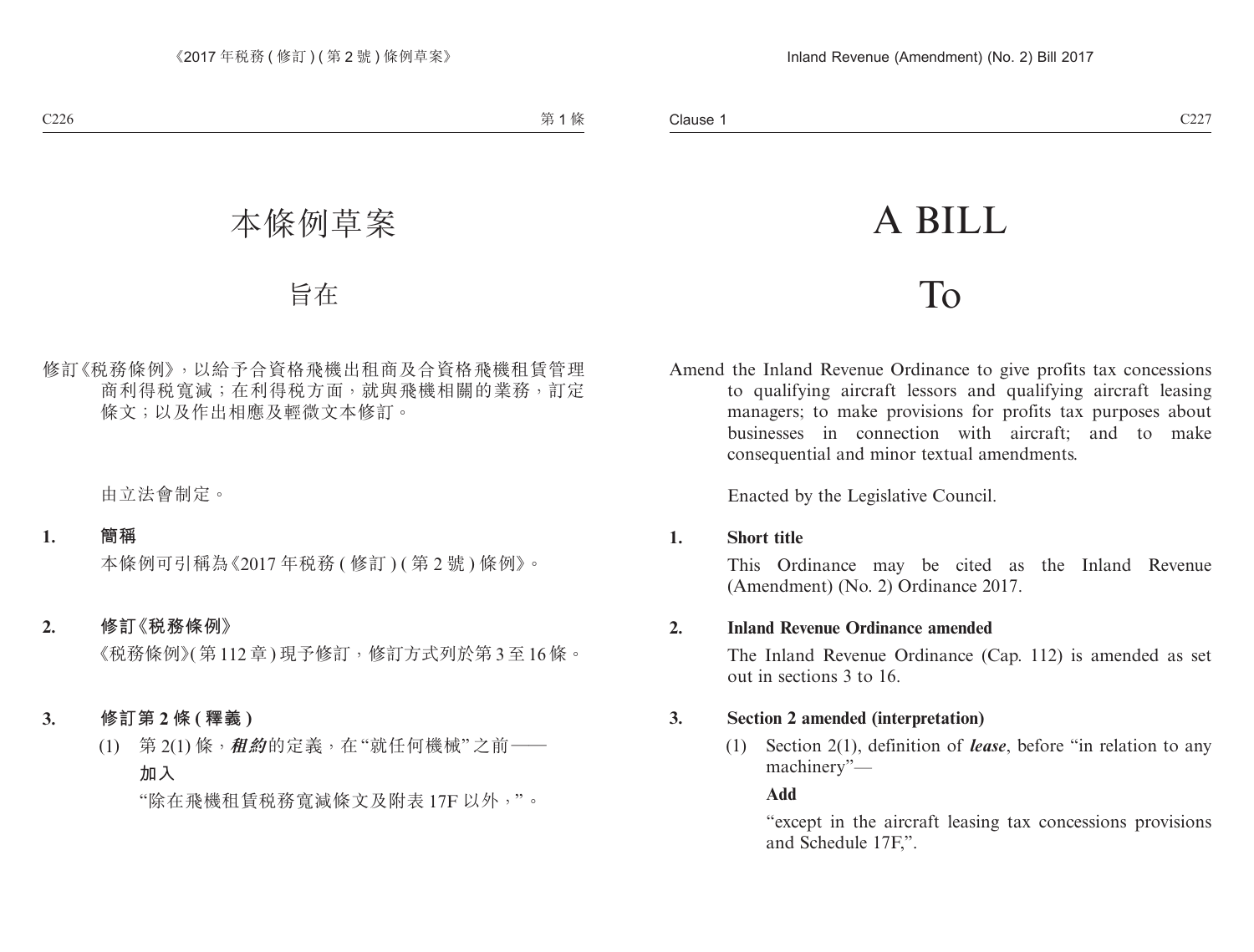$(2)$  Section  $2(1)$ —

#### **Add in alphabetical order**

"*aircraft leasing tax concessions provisions* (飛機租賃稅務 寬減條文) means sections 14G, 14H, 14I, 14J, 14K, 14L, 14M and 14N;".

#### **4. Sections 14G to 14N added**

After section 14F—

**Add**

#### "**14G. Aircraft leasing tax concessions: interpretation**

- (1) In the aircraft leasing tax concessions provisions—
- *actual residual value* (實際剩餘價值), in relation to an aircraft, means the actual fair market value of the aircraft at the end of the term of a lease or its useful economic life;

*aircraft* (飛機)—

- (a) includes an aeroplane, airframe, aircraft engine and helicopter; but
- (b) does not include an aircraft solely for military use, airship, spacecraft or satellite;

*aircraft engine* (飛機引擎) means an engine—

- (a) that is used or to be used in an aircraft; and
- (b) that—
	- (i) is powered by jet propulsion and has at least 1 750 lb of thrust or its equivalent; or
	- (ii) is powered by turbine or piston technology and has at least 550 rated take-off shaft horsepower or its equivalent,

together with any aircraft engine component;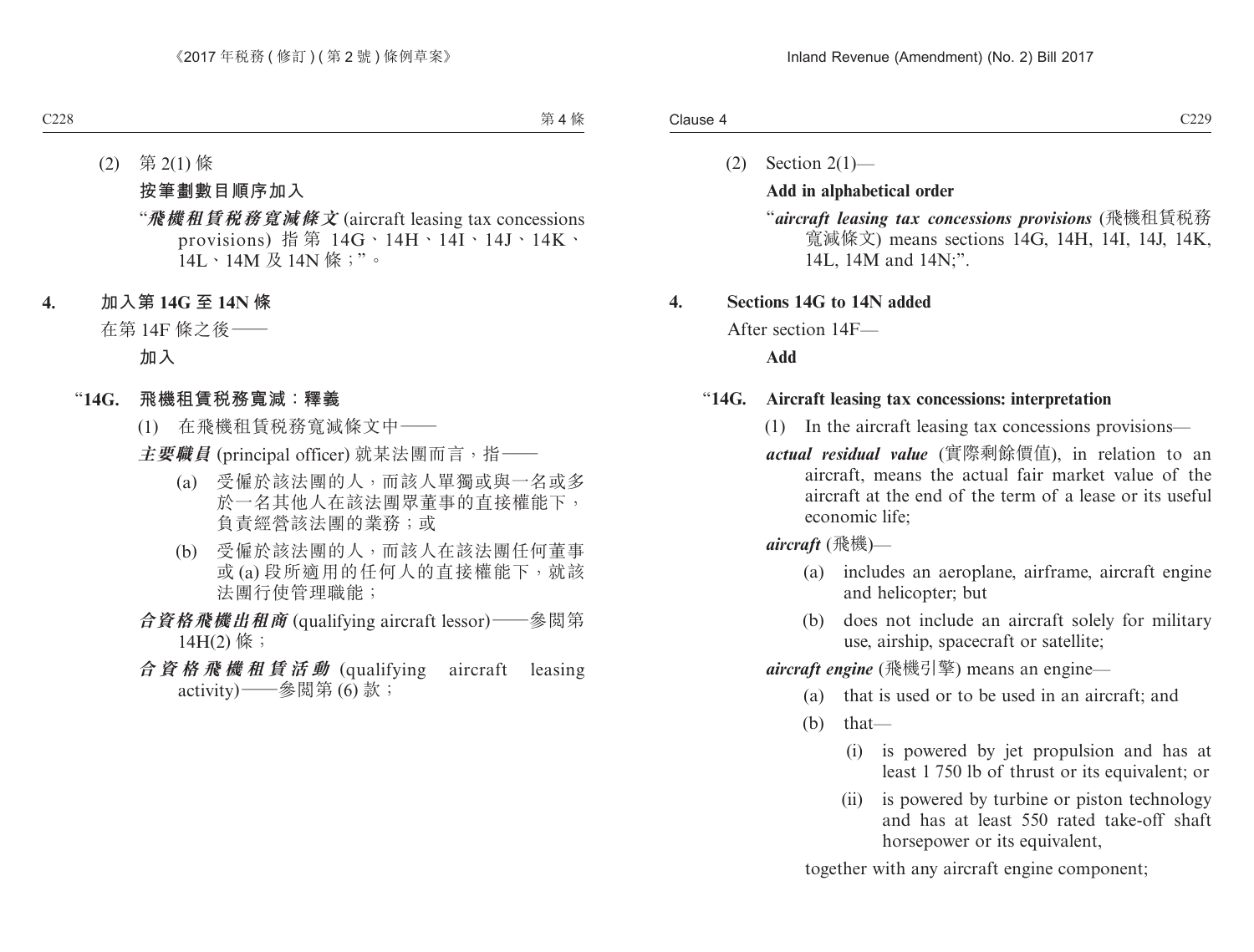- *aircraft engine component* (飛機引擎組件), in relation to an engine, means—
	- (a) a module or other installed, incorporated or attached accessory, part or equipment of the engine; or
	- (b) data, manual or record relating to the engine;
- *aircraft leasing activity* (飛機租賃活動)—see section 1(1) of Schedule 17F;
- *aircraft leasing management activity* (飛機租賃管理活動) see section 1(1) of Schedule 17F;
- *aircraft leasing management asset* (飛機租賃管理資產), in relation to a corporation, means an asset of the corporation used by it to carry out a qualifying aircraft leasing management activity;
- *aircraft leasing management profits* (飛機租賃管理利潤), in relation to a corporation, means any profits of the corporation that are derived from a qualifying aircraft leasing management activity;

*aircraft operation business* (飛機營運業務)—

- (a) means a business of operating aircraft as an owner or a charterer for providing services for the carriage by air of passengers, cargo or mail; but
- (b) does not include dealing in aircraft or agency business in connection with air transport;
- *aircraft operator* (飛機營運商) means a person carrying on an aircraft operation business;

*associate* (相聯者), in relation to a corporation, means—

(a) a person who has control over the corporation;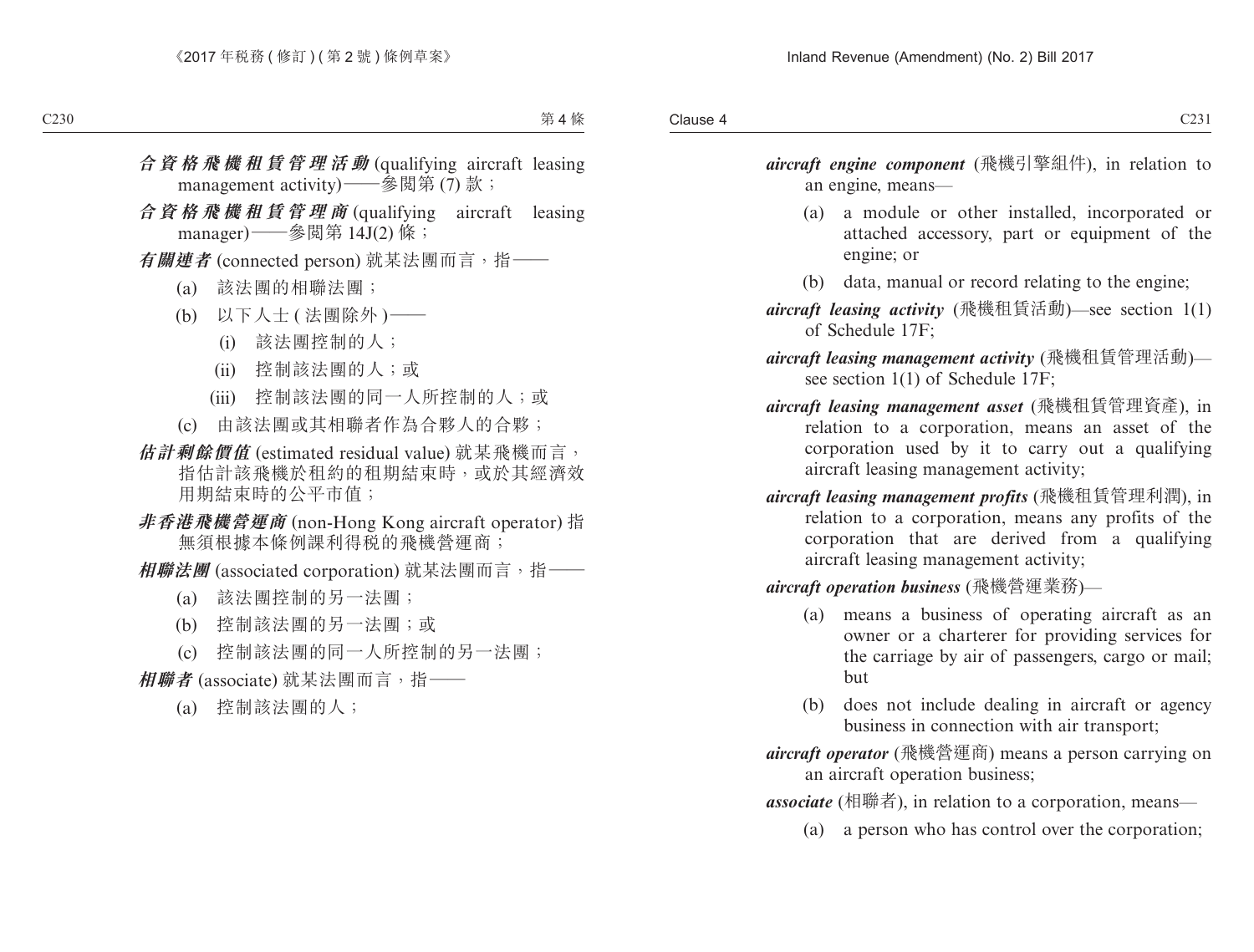- (b) a partner of the person mentioned in paragraph (a);
- (c) if a person mentioned in paragraph (a) is a natural person, a relative of the person;
- (d) if a partner mentioned in paragraph (b) is a natural person, a relative of the partner;
- (e) a director or principal officer of—
	- (i) the corporation; or
	- (ii) an associated corporation of the corporation;
- (f) a relative of a director (if the director is a natural person) or principal officer mentioned in paragraph (e);
- (g) a partner of the corporation;
- (h) if a partner of the corporation is a natural person, a relative of the partner;
- (i) a partnership in which the corporation is a partner; or
- (j) an associated corporation of the corporation;
- *associated corporation* (相聯法團), in relation to a corporation, means—
	- (a) another corporation over which the corporation has control;
	- (b) another corporation that has control over the corporation; or
	- (c) another corporation that is under the control of the same person as is the corporation;

*connected person* (有關連者), in relation to a corporation, means—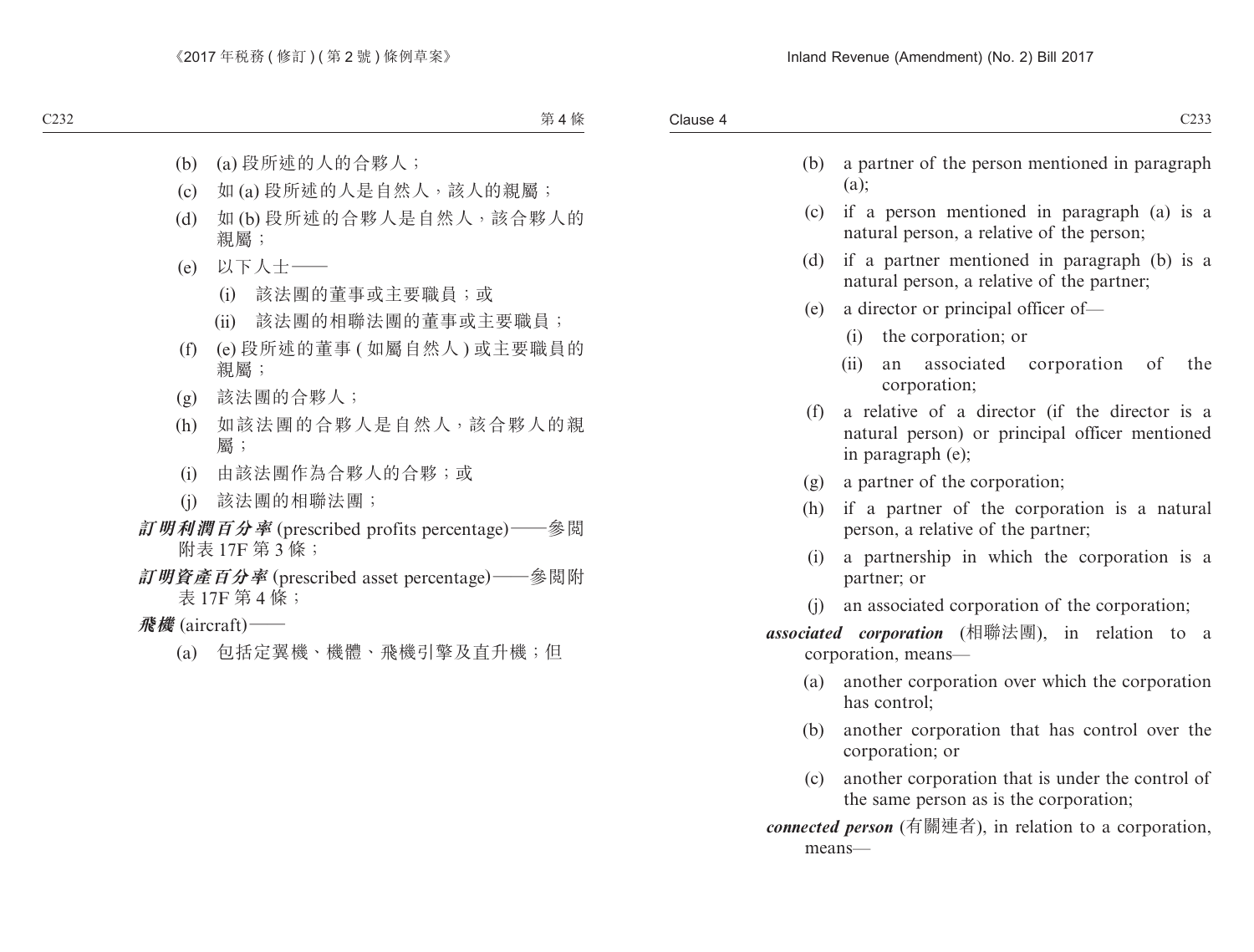- (a) an associated corporation of the corporation;
- (b) a person (other than a corporation)—
	- (i) over whom the corporation has control;
	- (ii) who has control over the corporation; or
	- (iii) who is under the control of the same person as is the corporation; or
- (c) a partnership in which the corporation or its associate is a partner;
- *control* (控制), in relation to the definitions of *associate*, *associated corporation* and *connected person*—see subsection (2);
- *dry lease* (淨租機租約) means an arrangement under which—
	- (a) an aircraft is bona fide demised, let or hired out, or a right to use an aircraft is otherwise granted, by a person (*lessor*) to another person for a term exceeding 1 year;
	- (b) the lessor is not responsible for ensuring the airworthiness of the aircraft; and
	- (c) no member of the crew of the aircraft is employed by the lessor;
- *estimated residual value* (估計剩餘價值), in relation to an aircraft, means an estimated fair market value of the aircraft at the end of the term of a lease or its useful economic life;
- *funding lease* (融購租約) means a dry lease of an aircraft—
	- (a) that satisfies one of the following conditions at its inception—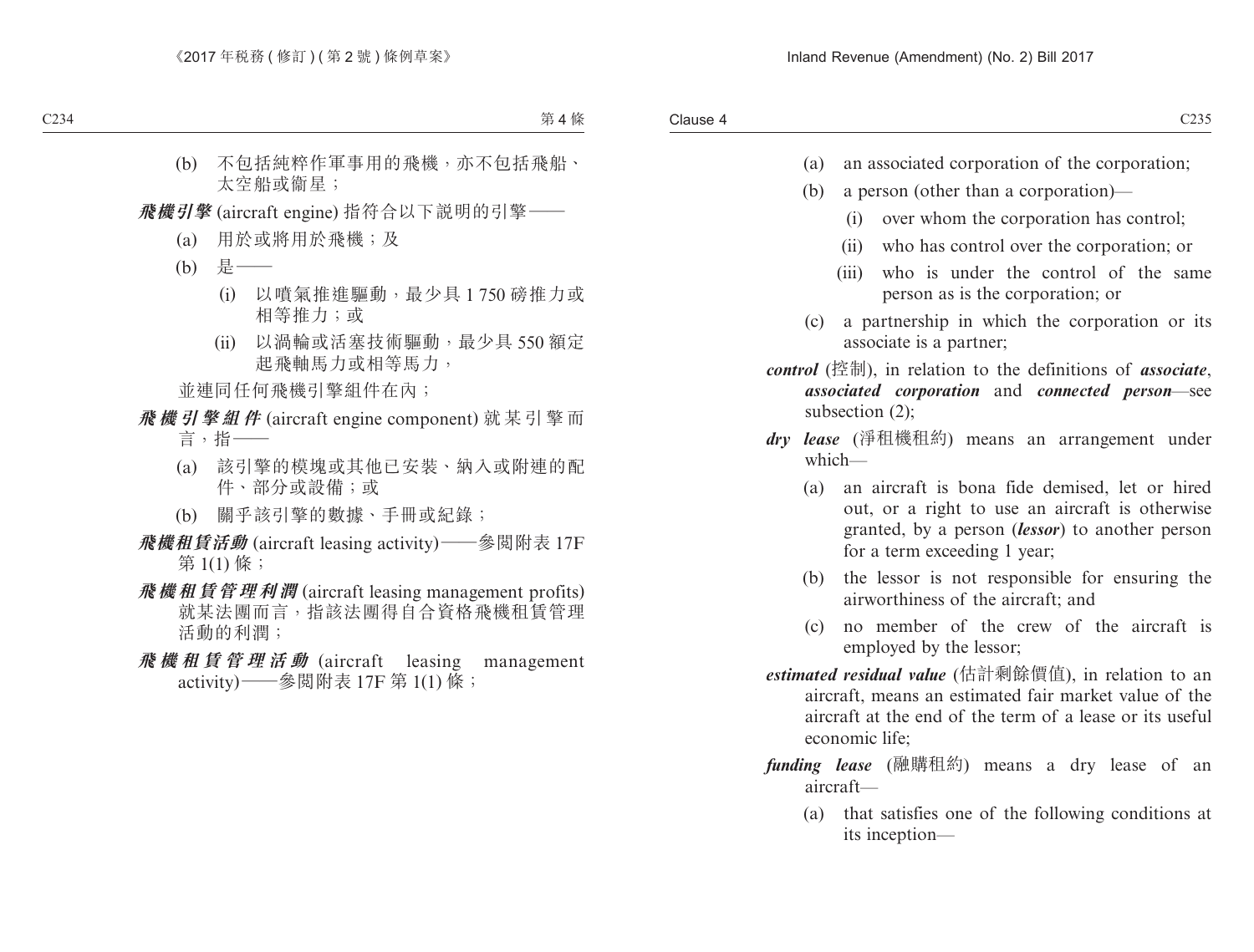with—

- (i) the dry lease is accounted for as a finance lease or loan by the lessor in accordance
	- (A) the Hong Kong Financial Reporting Standards issued by the Hong Kong Institute of Certified Public Accountants, as in force from time to time; or
	- (B) the International Financial Reporting Standards issued by the International Accounting Standards Board, as in force from time to time;
- (ii) the present value of the aggregate minimum lease payments (whether or not they are periodic payments and including any sum payable under a residual value guarantee) during the term of the dry lease is equal to or more than 80% of the fair market value of the aircraft;
- (iii) the term of the dry lease is equal to or more than 65% of the remaining useful economic life of the aircraft; and
- (b) under which the property in the aircraft will or may pass to the lessee at the end of its term,

and includes an arrangement or agreement in connection with such a dry lease;

**Note—**

See also subsections (3) and (4).

*lease* (租約), when used as a noun—

(a) means a dry lease; but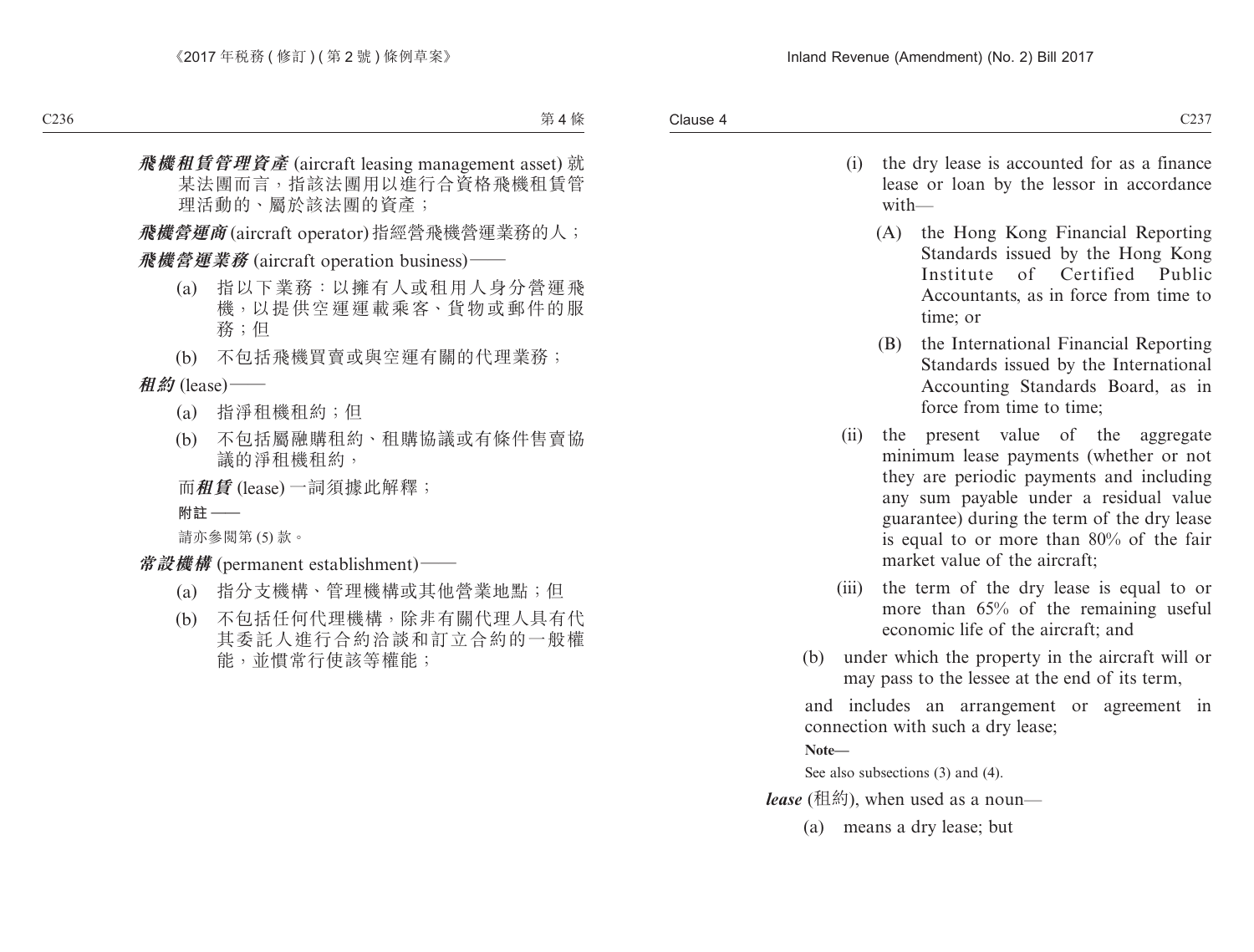(b) does not include a dry lease that is a funding lease, hire-purchase agreement or conditional sale agreement,

and *lease* (租賃), when used as a verb, is to be construed accordingly;

**Note—**

See also subsection  $(5)$ .

- *non-Hong Kong aircraft operator* (非香港飛機營運商) means an aircraft operator who is not chargeable to profits tax under this Ordinance;
- *own* (擁有) includes—
	- (a) to hold as a lessee under a funding lease;
	- (b) to hold as a bailee under a hire-purchase agreement; and
	- (c) to hold as a buyer under a conditional sale agreement;

**Note—**

See also subsection (5).

#### *permanent establishment* (常設機構)—

- (a) means a branch, management or other place of business; but
- (b) does not include an agency unless the agent has, and habitually exercises, a general authority to negotiate and conclude contracts on behalf of the principal;

*prescribed asset percentage* (訂明資產百分率)—see section 4 of Schedule 17F;

*prescribed profits percentage* (訂明利潤百分率)—see section 3 of Schedule 17F;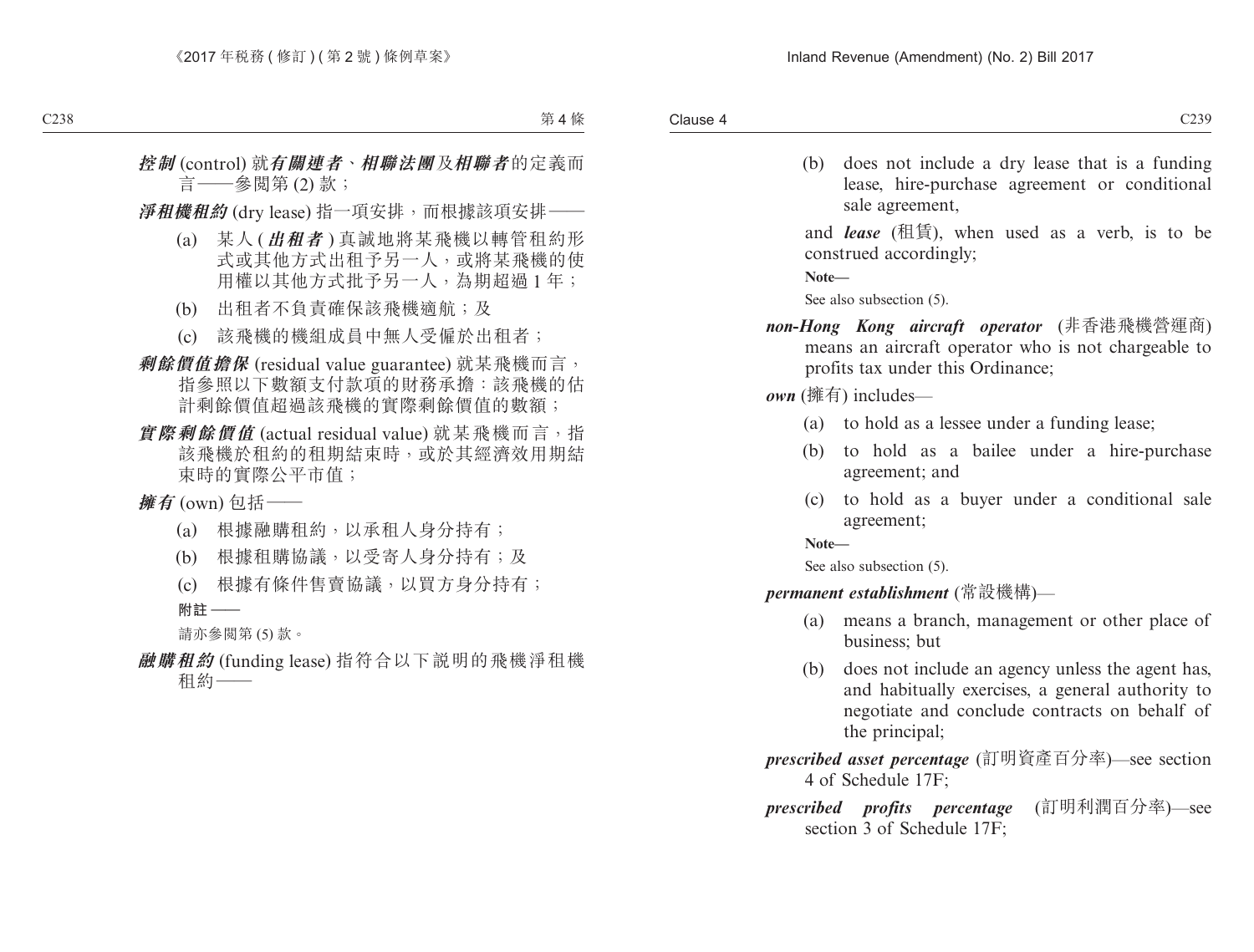*principal officer* (主要職員), in relation to a corporation, means—

- (a) a person employed by the corporation who, either alone or jointly with one or more other persons, is responsible under the immediate authority of the directors of the corporation for the conduct of the business of the corporation; or
- (b) a person employed by the corporation who, under the immediate authority of a director of the corporation or a person to whom paragraph (a) applies, exercises managerial functions in respect of the corporation;

*qualifying aircraft leasing activity* (合資格飛機租賃活動) see subsection (6);

- *qualifying aircraft leasing management activity* (合資格飛 機租賃管理活動)—see subsection (7);
- *qualifying aircraft leasing manager* (合資格飛機租賃管理 商)—see section  $14J(2)$ :
- *qualifying aircraft lessor* (合資格飛機出租商)—see section 14H(2);
- *relative* (親屬), in relation to a person, means the spouse, parent, child, brother or sister of the person, and, in deducing such a relationship—
	- (a) an adopted child is to be regarded as a child of both the natural parents and any adopting parent; and
	- (b) a step child is to be regarded as a child of both the natural parents and any step parent;
- *residual value guarantee* (剩餘價值擔保), in relation to an aircraft, means a financial commitment to pay a sum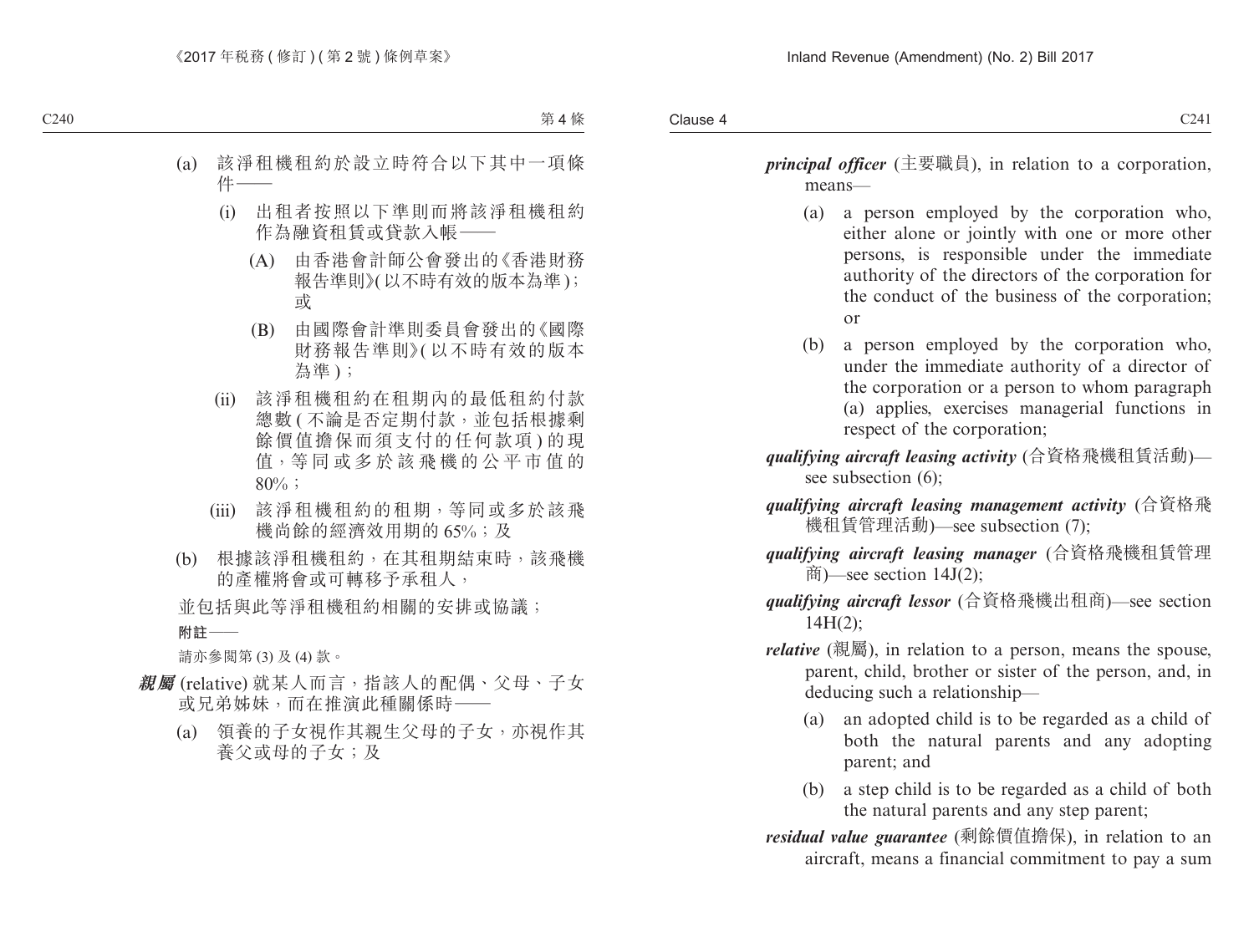by reference to the amount by which the estimated residual value of the aircraft exceeds the actual residual value of the aircraft.

- (2) For the purposes of the definitions of *associate*, *associated corporation* and *connected person* in subsection (1)—
	- (a) a person has control over a corporation if the person has the power to secure—
		- (i) by means of the holding of shares or the possession of voting power in or in relation to that or any other corporation; or
		- (ii) by virtue of any powers conferred by the articles of association or other document regulating that or any other corporation,

that the affairs of the first-mentioned corporation are conducted in accordance with the wishes of that person; and

- (b) a person (*first-mentioned person*) has control over another person (other than a corporation) (*second-mentioned person*) if the secondmentioned person is accustomed or under an obligation (whether express or implied, and whether or not enforceable or intended to be enforceable by legal proceedings) to act, in relation to the investment or business affairs of the second-mentioned person, in accordance with the directions, instructions or wishes of the first-mentioned person.
- (3) For the purposes of the definition of *funding lease* in subsection (1), subsection (4) applies if, under 2 or more dry leases, an aircraft is demised, let or hired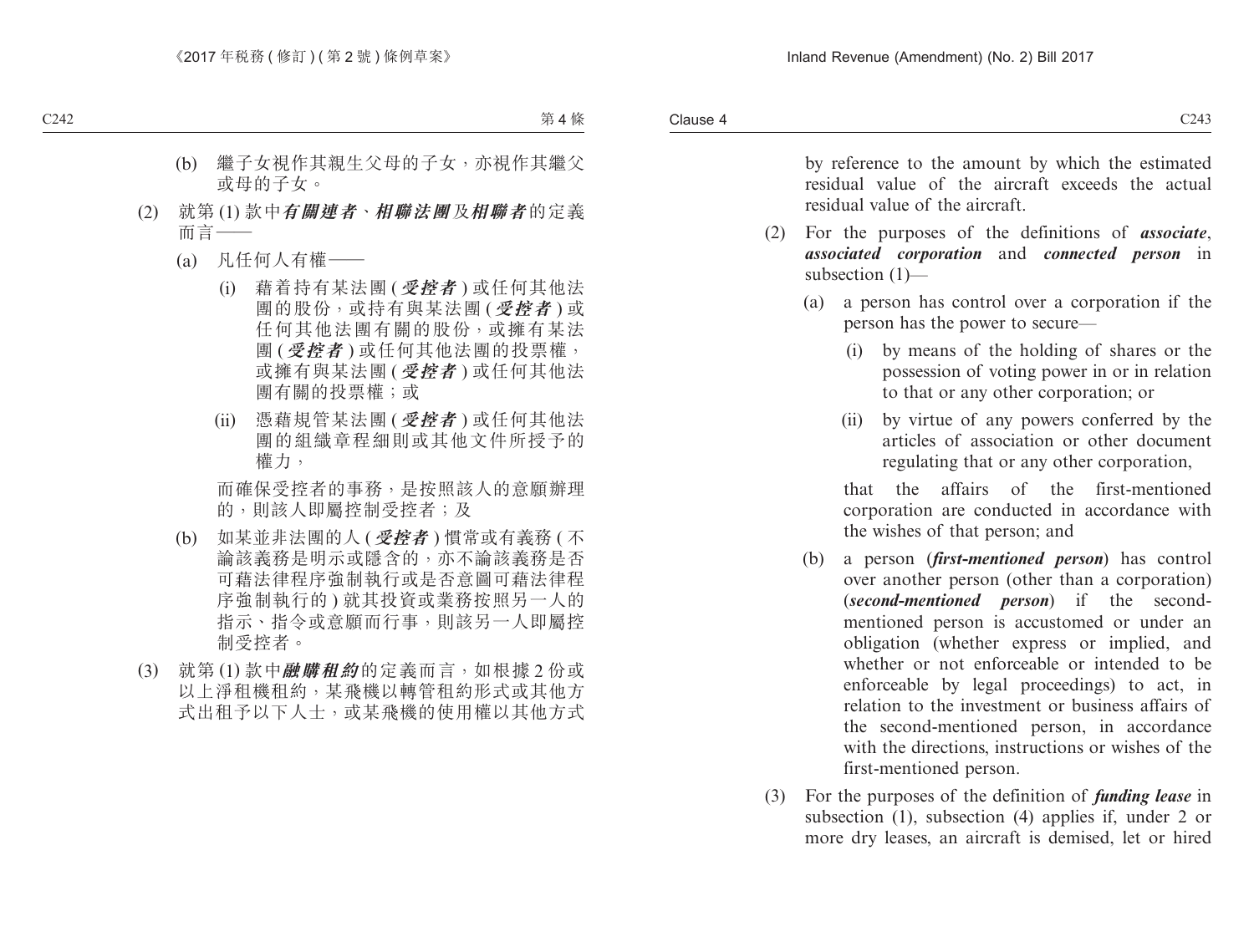out, or a right to use an aircraft is otherwise granted—

- (a) to a corporation; or
- (b) to a corporation and to its associate or associates,

unless, in the opinion of the Commissioner, the dry leases do not form part of a single arrangement.

- (4) Regardless of whether the term of one of the dry leases mentioned in subsection (3) is immediately followed by that of another, the dry leases are to be treated as one single dry lease—
	- (a) for computing the present value of the aggregate minimum lease payments under paragraph (a)(ii) of that definition; and
	- (b) for computing the term of the dry lease under paragraph (a)(iii) of that definition.
- (5) In the definitions of *lease* and *own* in subsection (1), a reference to a funding lease, hire-purchase agreement or conditional sale agreement does not include one under which, in the opinion of the Commissioner, the property in the aircraft concerned would reasonably be expected not to pass to the lessee, bailee or buyer (as the case may be).
- (6) An aircraft leasing activity carried out by a corporation in respect of an aircraft is a qualifying aircraft leasing activity if—
	- (a) the activity is carried out in the ordinary course of the corporation's business carried on in Hong Kong; and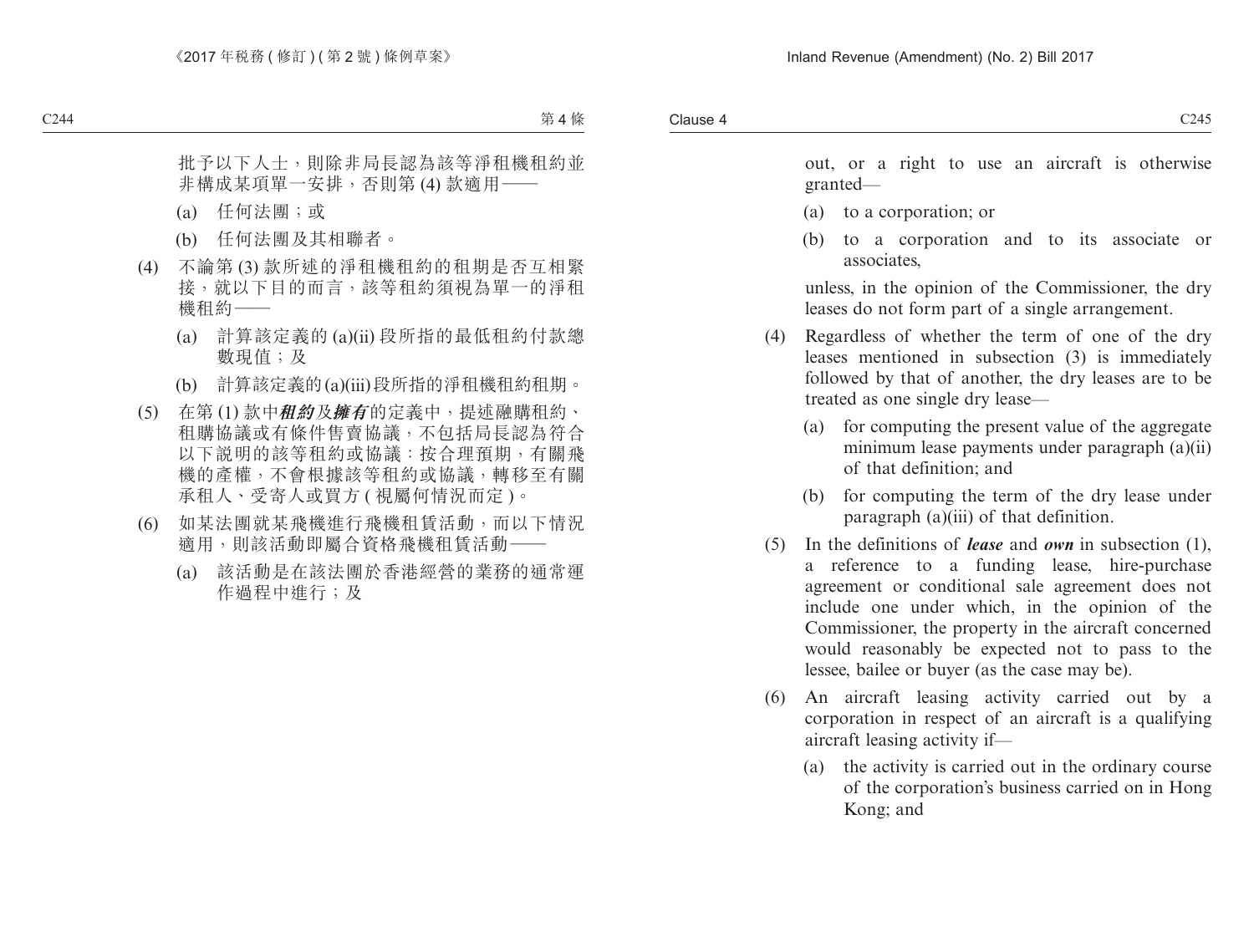- (b) the aircraft is owned by the corporation, and is leased to a non-Hong Kong aircraft operator, when the activity is carried out.
- (7) An aircraft leasing management activity carried out by a corporation in respect of an aircraft is a qualifying aircraft leasing management activity if—
	- (a) the activity is carried out in the ordinary course of the corporation's business carried on in Hong Kong;
	- (b) the activity is carried out for another corporation in the basis period of the other corporation for a year of assessment;
	- (c) the other corporation is a qualifying aircraft lessor for that year of assessment; and
	- (d) the aircraft is owned by the other corporation, and is leased to a non-Hong Kong aircraft operator, when the activity is carried out.
- (8) A note located in the text of this section is provided for information only and has no legislative effect.

#### **14H. Aircraft leasing tax concessions: concession for qualifying aircraft lessor**

- (1) For the purposes of this Part and subject to subsections (4), (6) and (7), the assessable profits of a corporation that is a qualifying aircraft lessor for a year of assessment are chargeable to tax under this Part at one-half of the rate specified in Schedule 8 to the extent to which those profits are assessable profits derived from its qualifying aircraft leasing activity.
- (2) A corporation is a qualifying aircraft lessor for a year of assessment if, in the basis period for that year of assessment—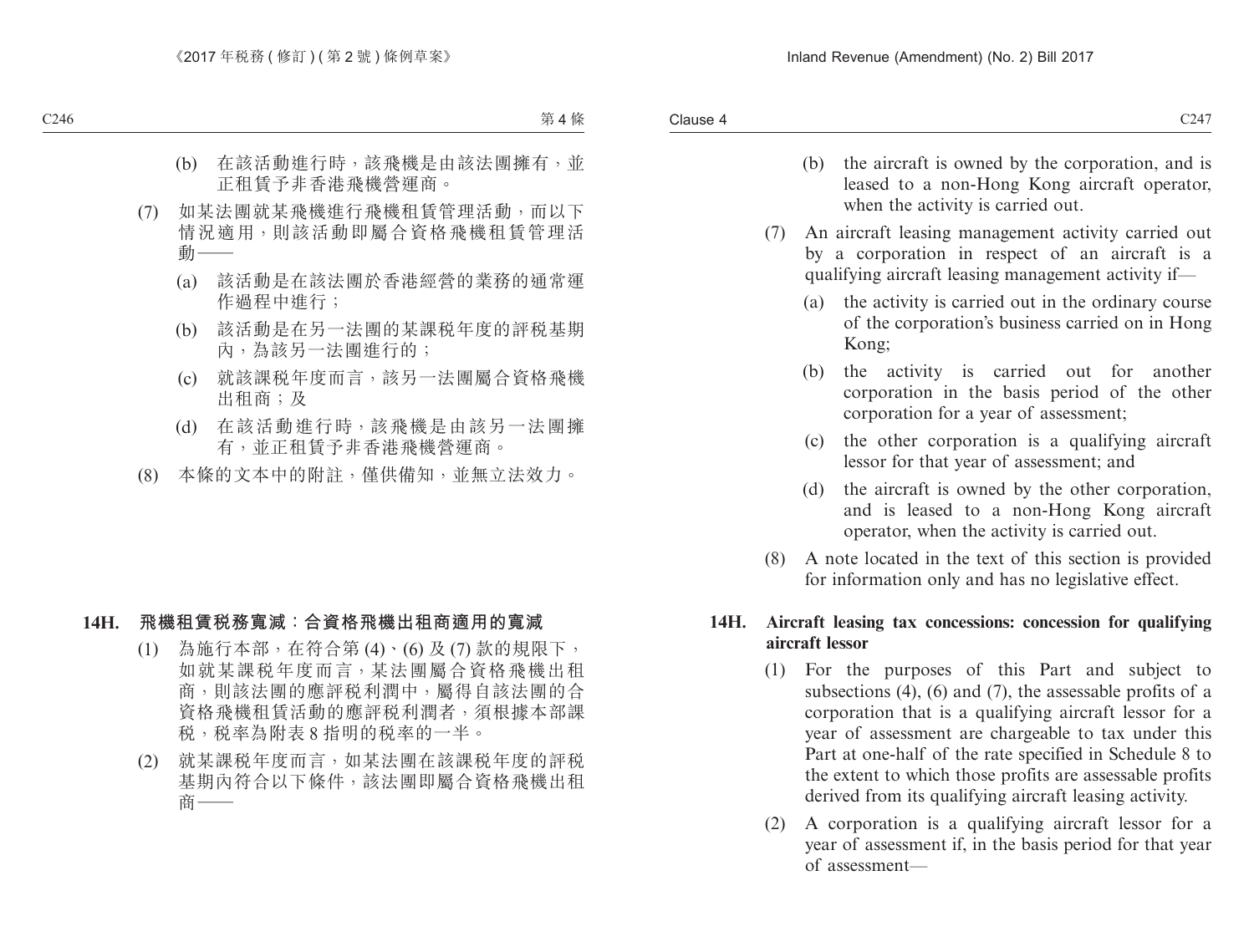- (a) it is not an aircraft operator;
- (b) it has carried out in Hong Kong one or more qualifying aircraft leasing activities; and
- (c) it has not carried out in Hong Kong any activity other than a qualifying aircraft leasing activity.
- (3) For the purposes of subsection  $(2)(c)$ , in determining whether a corporation has carried out any activity other than a qualifying aircraft leasing activity, only activities that generate income to the corporation are to be taken into account.
- (4) Subsection (1) applies to a corporation for a year of assessment only if—
	- (a) in that year of assessment—
		- (i) the central management and control of the corporation is exercised in Hong Kong;
		- (ii) the activities that produce its qualifying profits in that year are—
			- (A) carried out in Hong Kong by the corporation; or
			- (B) arranged by the corporation to be carried out in Hong Kong; and
		- (iii) those activities are not carried out by a permanent establishment outside Hong Kong; and
	- (b) the corporation has elected in writing that subsection (1) applies to it.
- (5) An election under subsection (4)(b), once made, is irrevocable.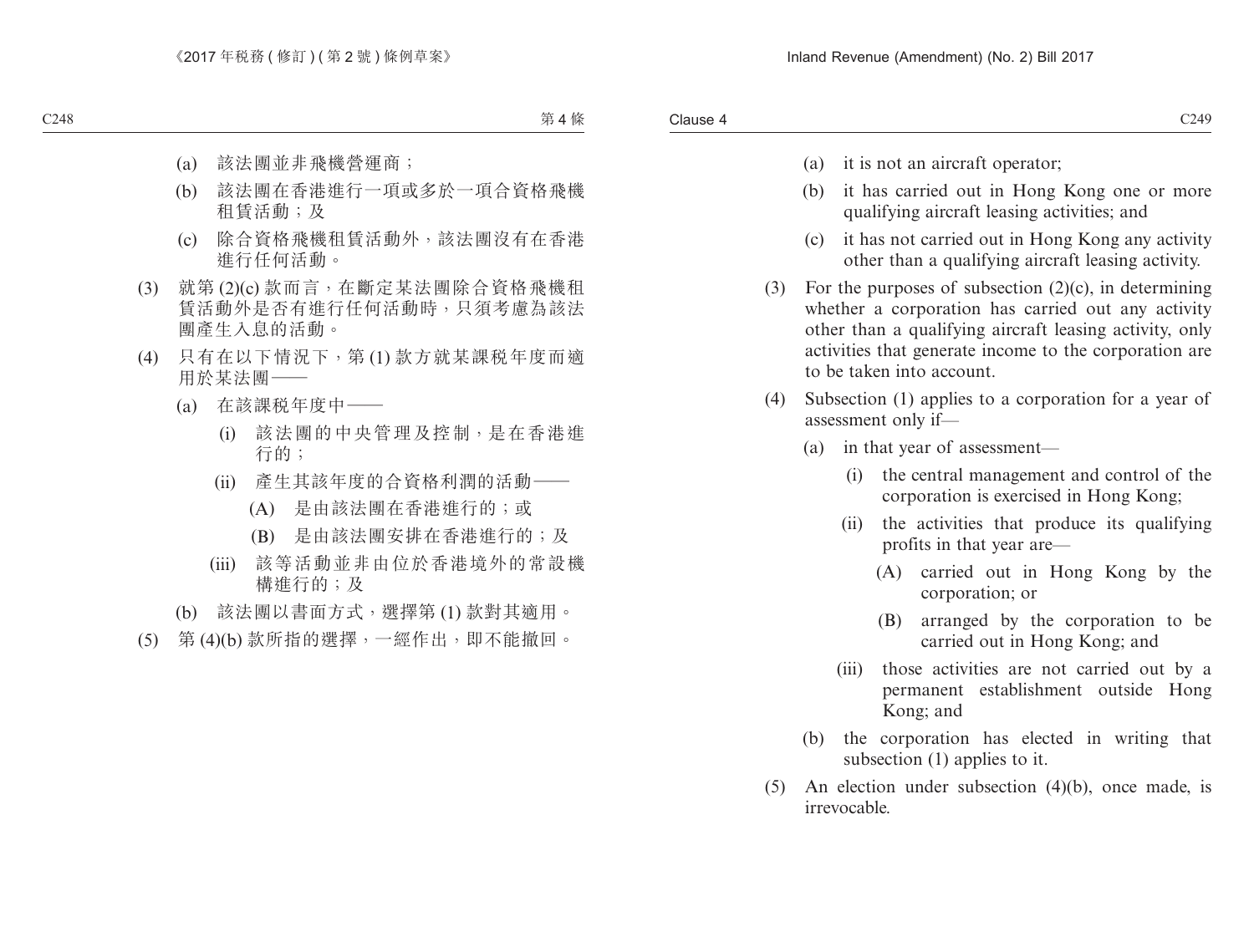- (6) If subsection (1) does not apply to a corporation for a year of assessment (*cessation year*) while it did for the previous year of assessment—
	- (a) the election made by the corporation under subsection (4)(b) ceases to be effective; and
	- (b) despite anything in this section, subsection (1) is not to apply to the corporation for the year of assessment that follows the cessation year.
- (7) In computing the qualifying profits of a corporation for the purposes of subsection (1), if a sum payable to the corporation by a person for the qualifying aircraft leasing activity is deductible under this Part, the amount of the qualifying profits attributable to that activity is to be deducted by reference to the amount of that sum.
- (8) An aircraft owned by a corporation is to be treated as a capital asset of the corporation for the purposes of this Part if—
	- (a) the corporation uses the aircraft for carrying out a qualifying aircraft leasing activity for a continuous period of not less than 3 years immediately before it disposes of the aircraft; and
	- (b) subsection (1) applies in relation to that activity for any year of assessment.
- (9) In this section—
- *qualifying profits* (合資格利潤), in relation to a corporation, means the assessable profits of the corporation that fall within subsection (1).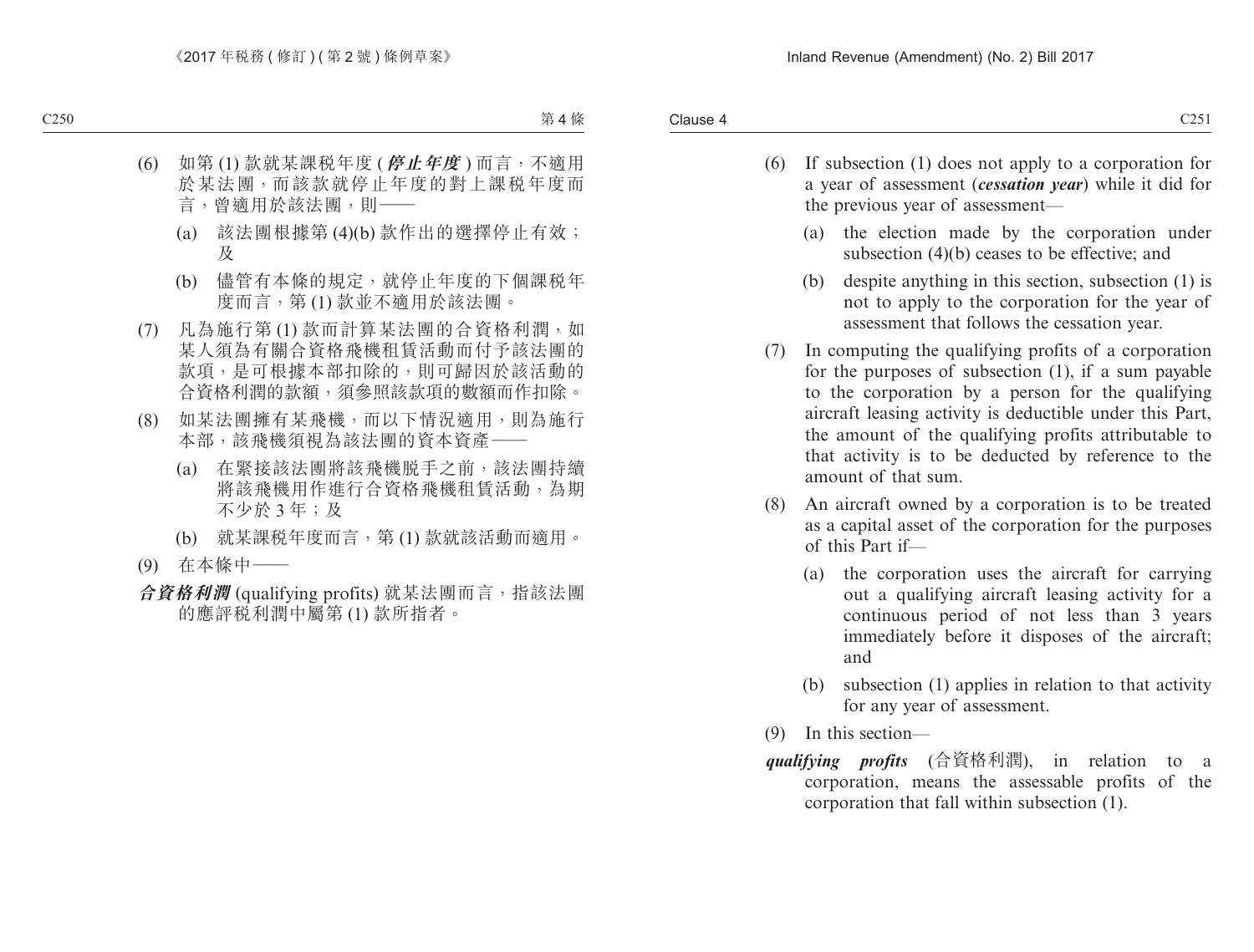#### **14I. Aircraft leasing tax concessions: calculation of net lease payments**

- (1) If section 14H(1) applies to a corporation that is a qualifying aircraft lessor for a year of assessment, then subsection (2) applies for computing the assessable profits of the corporation derived from its qualifying aircraft leasing activity in relation to a lease for that year of assessment.
- (2) The net lease payments for the right to use an aircraft under the lease are to be calculated in accordance with the following formula—

$$
A = (B - C) \times D
$$

- where: A means the net lease payments;
	- B means the aggregate amount of the gross lease payments (whether or not they are periodic payments and including any sum payable under a residual value guarantee) earned by or accrued to the corporation under the lease during the basis period for the year of assessment;
	- C means the aggregate amount of any outgoings and expenses deductible under this Part to the extent to which they are incurred during the basis period for the year of assessment by the corporation in the production of those gross lease payments (*relevant outgoings and expenses*); and
	- D means the percentage prescribed in section 2 of Schedule 17F.
- (3) Despite subsection (1), subsection (2) does not apply to a corporation for a year of assessment if—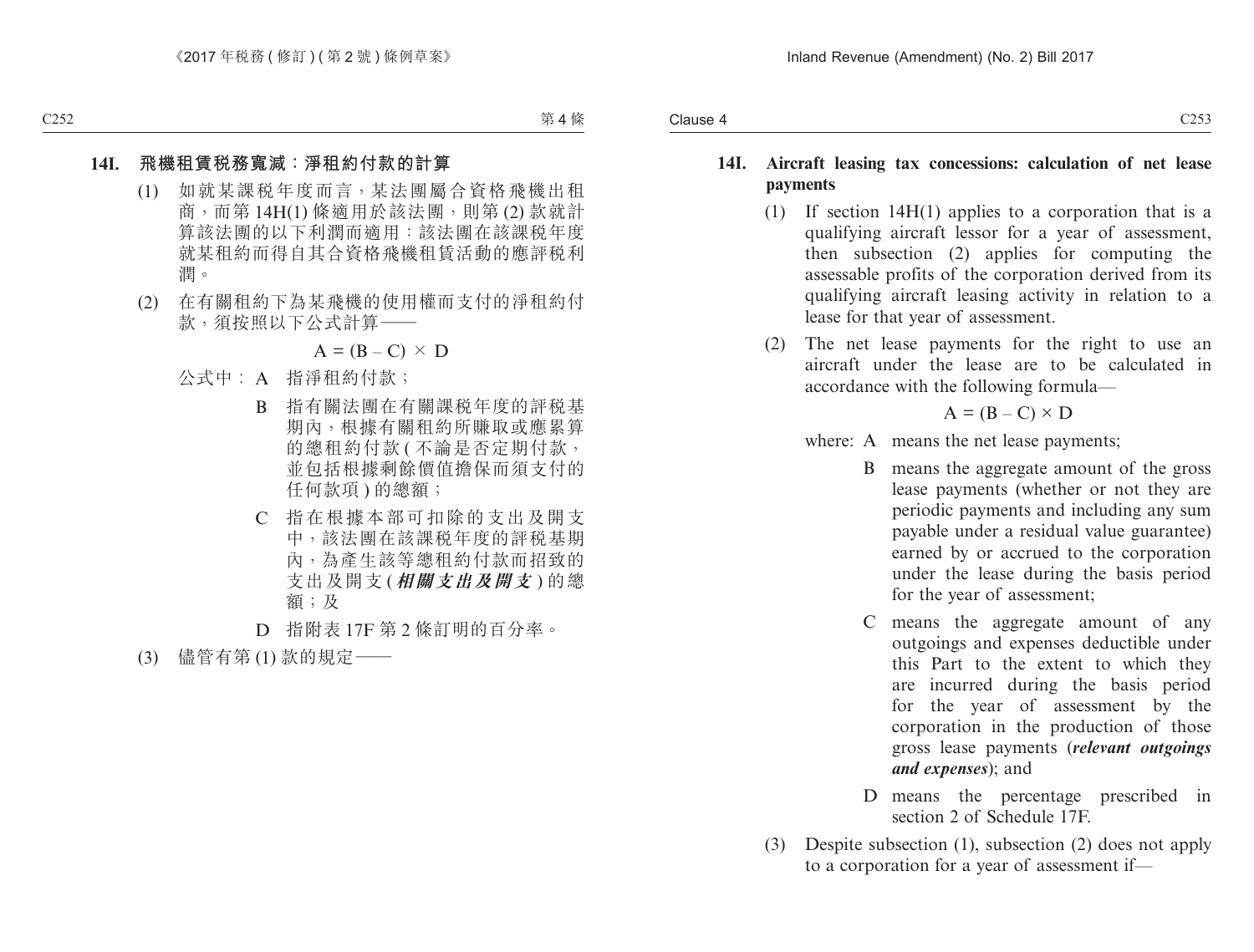- (a) the corporation has not incurred capital expenditure on the provision of the aircraft concerned;
- (b) allowances under Part 6 have been granted to a connected person of the corporation in respect of the capital expenditure on the provision of the aircraft concerned incurred before the aircraft is owned by the corporation; or
- (c) capital allowances are granted to a connected person of the corporation, whether in Hong Kong or in a territory outside Hong Kong, for that year of assessment in respect of the capital expenditure on the provision of the aircraft concerned.
- (4) If an aircraft is leased to a non-Hong Kong aircraft operator together with other dealings in pursuance of one bargain, then for calculating the net lease payments under subsection (2), the Commissioner must, having regard to all the circumstances of the bargain, allocate an amount of gross lease payments for the right to use the aircraft under the lease.
- (5) If subsection (2) applies, the relevant outgoings and expenses may not be claimed for deduction under this Part otherwise than for calculating the net lease payments under that subsection.

#### **14J. Aircraft leasing tax concessions: concession for qualifying aircraft leasing manager**

(1) For the purposes of this Part and subject to subsections (5), (7) and (8), the assessable profits of a corporation that is a qualifying aircraft leasing manager for a year of assessment are chargeable to tax under this Part at one-half of the rate specified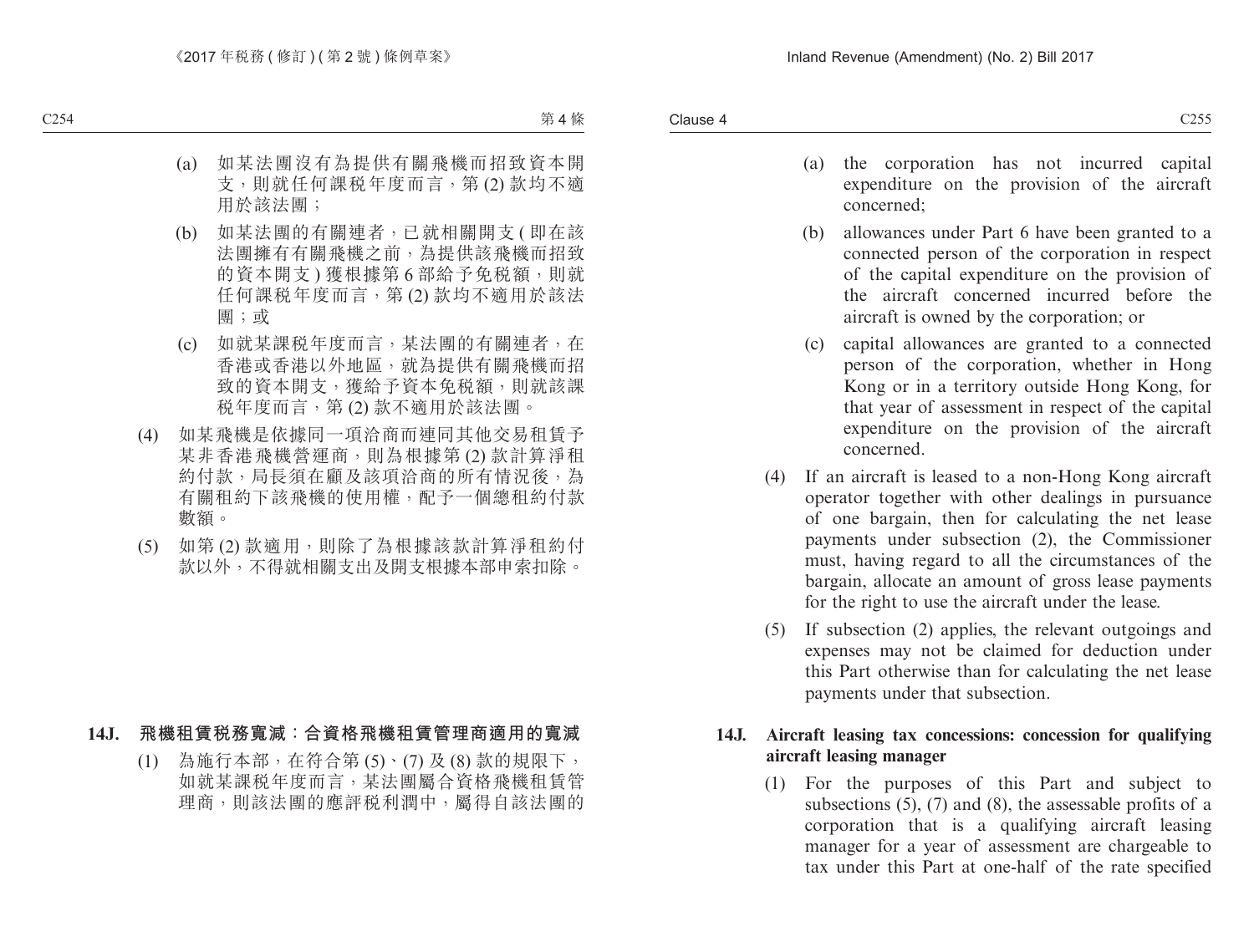in Schedule 8 to the extent to which those profits are assessable profits derived from its qualifying aircraft leasing management activity.

- (2) A corporation is a qualifying aircraft leasing manager for a year of assessment if—
	- (a) in the basis period for that year of assessment, it is not an aircraft operator; and
	- (b) for that year of assessment—
		- (i) it satisfies the conditions specified in subsection (3);
		- (ii) it satisfies the safe harbour rule under section 14K; or
		- (iii) it has obtained the Commissioner's determination under section 14L(1).
- (3) For the purposes of subsection  $(2)(b)(i)$ , the conditions are that, in the basis period for the year of assessment, the corporation—
	- (a) has carried out in Hong Kong one or more qualifying aircraft leasing management activities; and
	- (b) has not carried out in Hong Kong any activity other than a qualifying aircraft leasing management activity.
- (4) For the purposes of subsection  $(3)(b)$ , in determining whether a corporation has carried out any activity other than a qualifying aircraft leasing management activity, only activities that generate income to the corporation are to be taken into account.
- (5) Subsection (1) applies to a corporation for a year of assessment only if—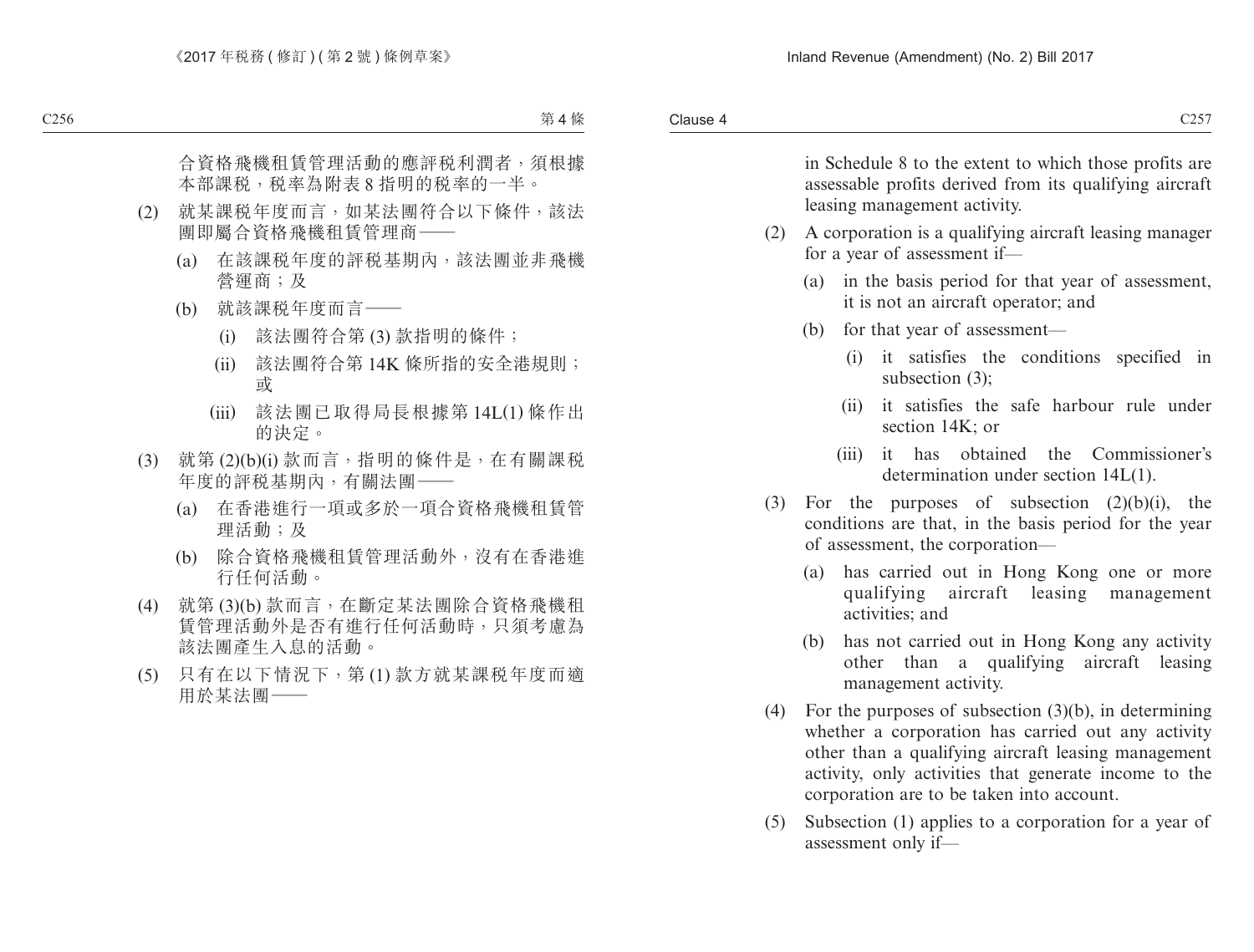- (a) in that year of assessment—
	- (i) the central management and control of the corporation is exercised in Hong Kong;
	- (ii) the activities that produce its qualifying profits in that year are—
		- (A) carried out in Hong Kong by the corporation; or
		- (B) arranged by the corporation to be carried out in Hong Kong; and
	- (iii) those activities are not carried out by a permanent establishment outside Hong Kong; and
- (b) the corporation has elected in writing that subsection (1) applies to it.
- (6) An election under subsection (5)(b), once made, is irrevocable.
- (7) If subsection (1) does not apply to a corporation for a year of assessment (*cessation year*) while it did for the previous year of assessment—
	- (a) the election made by the corporation under subsection (5)(b) ceases to be effective; and
	- (b) despite anything in this section, subsection (1) is not to apply to the corporation for the year of assessment that follows the cessation year.
- (8) In computing the qualifying profits of a corporation for the purposes of subsection (1), if a sum payable to the corporation by a person for the qualifying aircraft leasing management activity is deductible under this Part, the amount of the qualifying profits attributable to that activity is to be deducted by reference to the amount of that sum.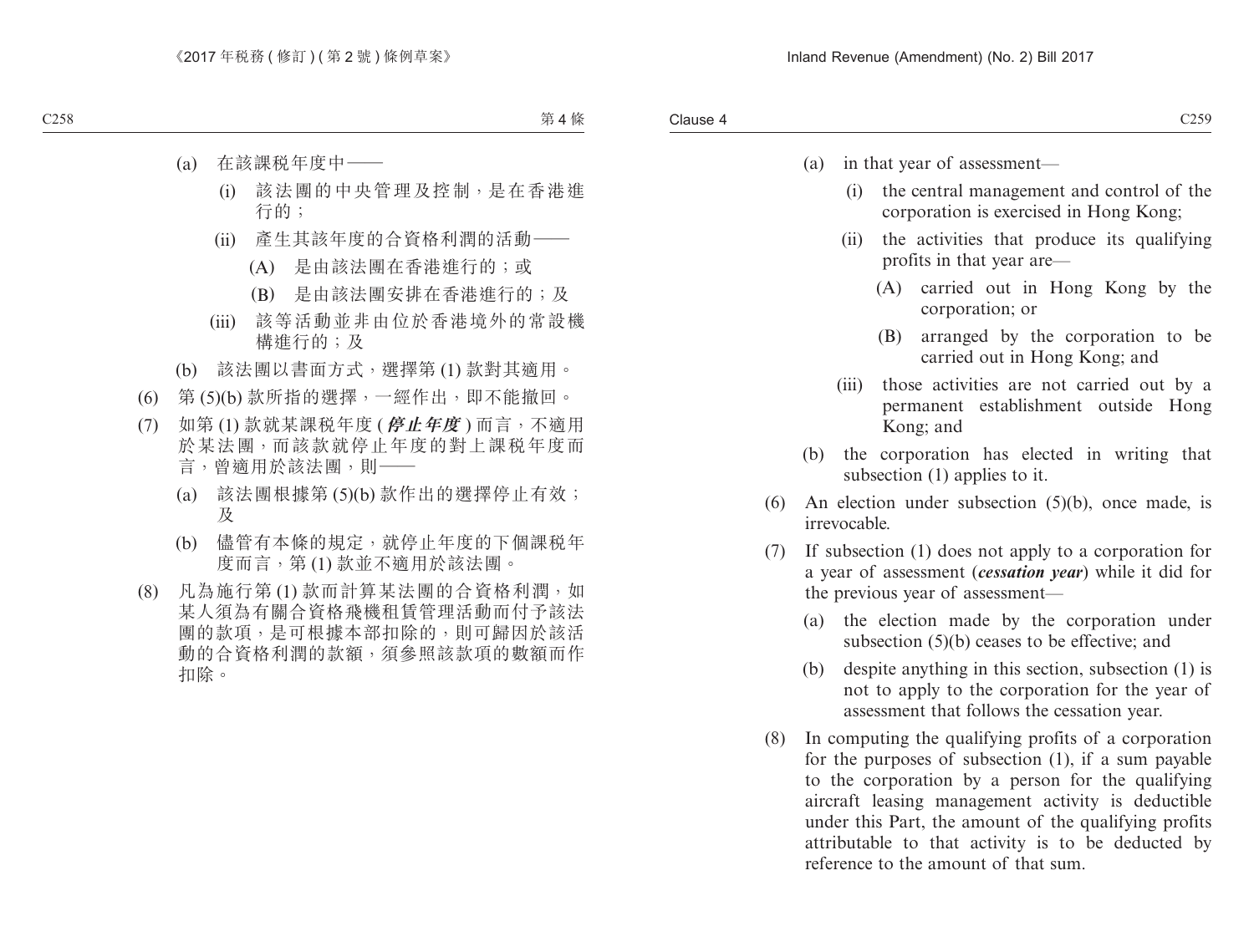- (9) Subsection (8) does not apply in relation to a sum payable to the corporation for a qualifying aircraft leasing management activity carried out by it.
- (10) In this section
	- *qualifying profits* (合資格利潤), in relation to a corporation, means the assessable profits of the corporation that fall within subsection (1).

#### **14K. Aircraft leasing tax concessions: safe harbour rule**

- (1) For the purposes of section  $14J(2)(b)(ii)$ , a corporation satisfies the safe harbour rule for a year of assessment (*subject year*) if the corporation falls within—
	- (a) the 1-year safe harbour under subsection (2); or
	- (b) the multiple-year safe harbour under subsection (3).
- (2) A corporation falls within the 1-year safe harbour if, for the subject year—
	- (a) its ALMP percentage is not lower than the prescribed profits percentage; and
	- (b) its ALMA percentage is not lower than the prescribed asset percentage.
- (3) A corporation falls within the multiple-year safe harbour if, for the specified years—
	- (a) its average ALMP percentage is not lower than the prescribed profits percentage; and
	- (b) its average ALMA percentage is not lower than the prescribed asset percentage.
- (4) In this section, a reference to the specified years for a corporation is a reference to—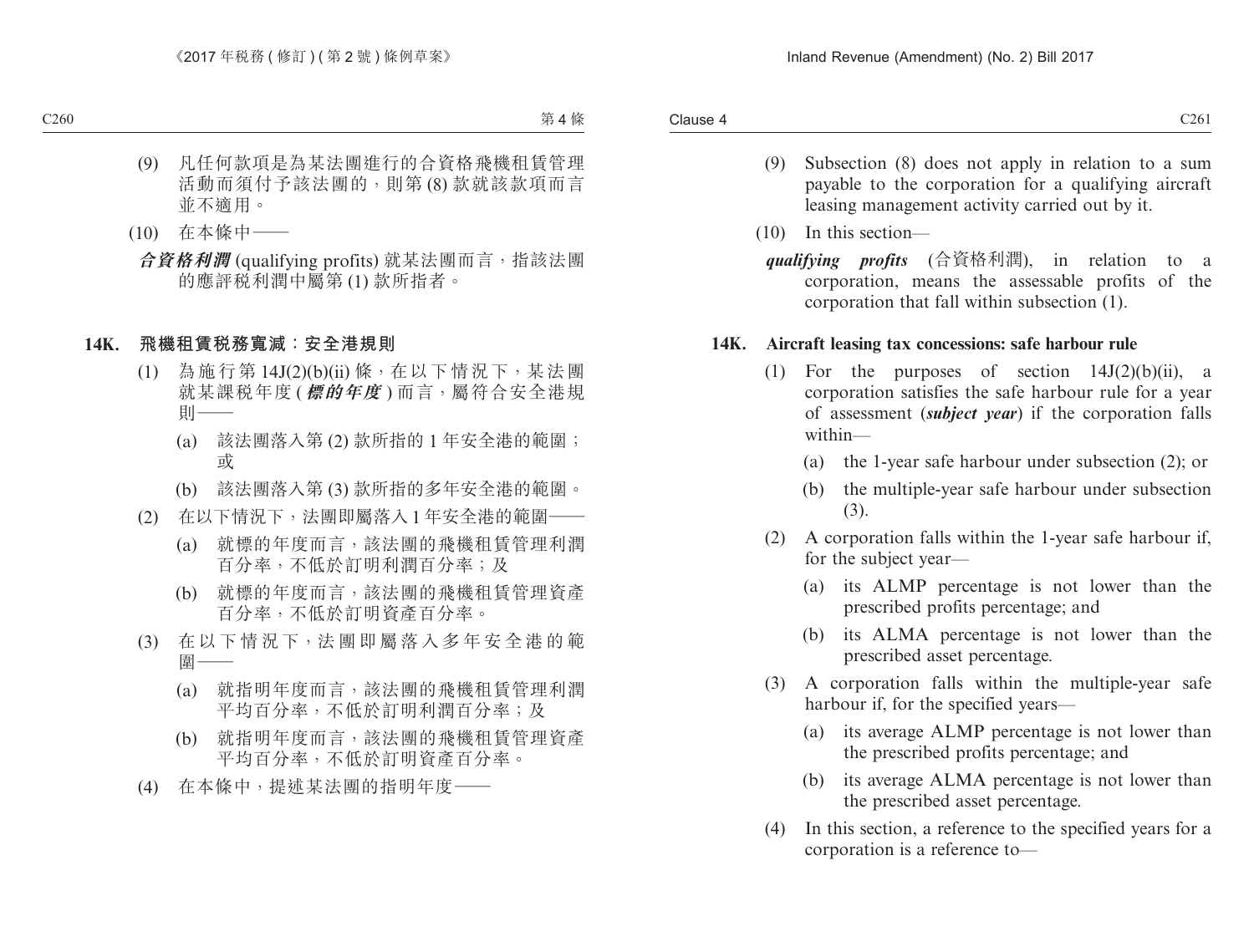Clause 4 Clause 4 C263

- (a) if the corporation has carried on a trade, profession or business in Hong Kong for less than 2 consecutive years of assessment immediately before the subject year—the subject year and the preceding year of assessment (*the 2 years*); or
- (b) if the corporation has carried on a trade, profession or business in Hong Kong for 2 or more consecutive years of assessment immediately before the subject year—the subject year and the preceding 2 years of assessment (*the 3 years*).
- (5) The ALMP percentage of a corporation for a year of assessment is calculated in accordance with the following formula—

#### ALMP

#### $\mathbf{p}$

- where: ALMP means the aggregate amount of the aircraft leasing management profits of the corporation in the basis period for the year of assessment; and
	- P means the aggregate amount of profits accruing to the corporation from all sources, whether in Hong Kong or not, in the basis period for the year of assessment.
- (6) The ALMA percentage of a corporation for a year of assessment is calculated in accordance with the following formula—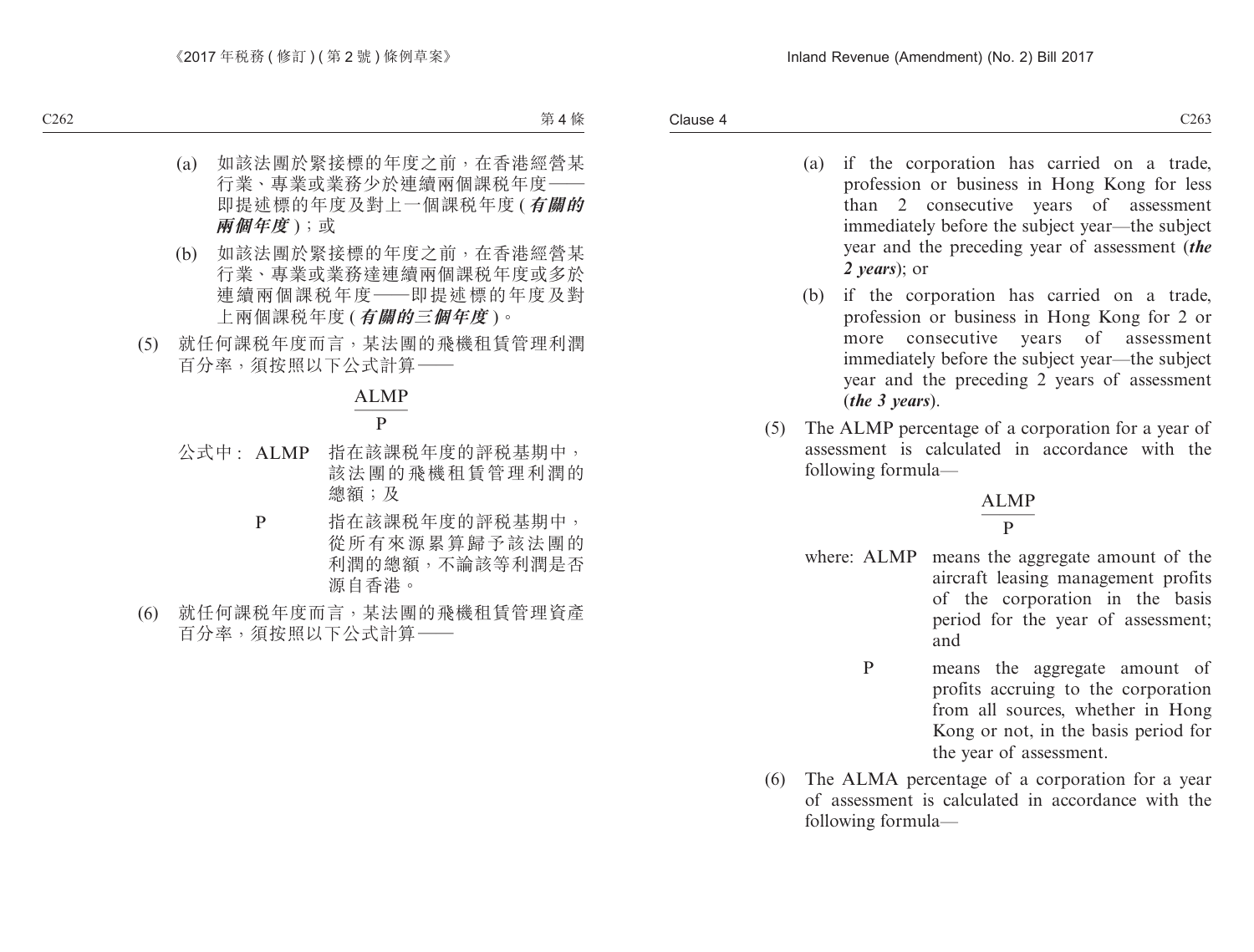## ALMA  $\overline{A}$

- where: ALMA means the aggregate value of the aircraft leasing management assets of the corporation as at the end of the basis period for the year of assessment; and
	- A means the aggregate value of all assets, whether in Hong Kong or not, of the corporation as at the end of the basis period for the year of assessment.
- (7) For the purposes of subsection (6), in computing the aggregate value of the aircraft leasing management assets of a corporation, if an aircraft leasing management asset is used partly to carry out a qualifying aircraft leasing management activity and partly for another purpose, only the part of the value of the asset that is proportionate to the extent to which the asset is used to carry out a qualifying aircraft leasing management activity is to be taken into account.
- (8) A reference to the average ALMP percentage of a corporation for the specified years is a reference to the percentage arrived at by—
	- (a) if subsection  $(4)(a)$  applies—dividing the sum of the ALMP percentages of the corporation for the 2 years by 2; or
	- (b) if subsection (4)(b) applies—dividing the sum of the ALMP percentages of the corporation for the 3 years by 3.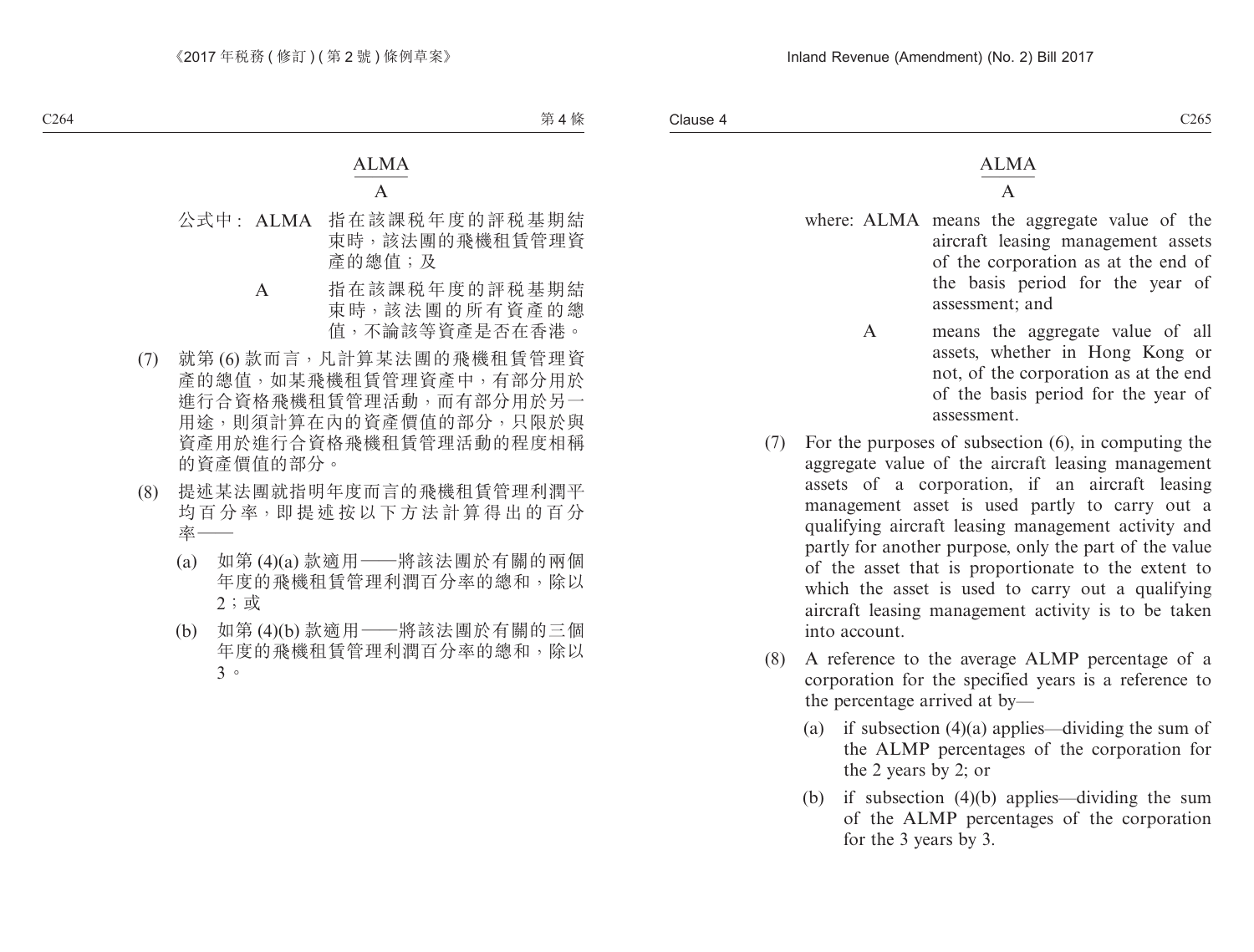- (9) A reference to the average ALMA percentage of a corporation for the specified years is a reference to the percentage arrived at by—
	- (a) if subsection (4)(a) applies—dividing the sum of the ALMA percentages of the corporation for the 2 years by 2; or
	- (b) if subsection (4)(b) applies—dividing the sum of the ALMA percentages of the corporation for the 3 years by 3.

#### **14L. Aircraft leasing tax concessions: Commissioner's determination**

- (1) For the purposes of section  $14J(2)(b)(iii)$ , the Commissioner may, on application by a corporation, determine that the corporation is a qualifying aircraft leasing manager for a year of assessment.
- (2) A corporation may apply for the Commissioner's determination under subsection (1) only if—
	- (a) it is not an aircraft operator; and
	- (b) for the year of assessment, it satisfies neither of the following—
		- (i) the conditions specified in section  $14J(3)$ ;
		- (ii) the safe harbour rule under section 14K.
- (3) The Commissioner may make a determination under subsection (1) only if the Commissioner is of the opinion that the conditions specified in section 14J(3), or the safe harbour rule under section 14K, would, in the ordinary course of business of the corporation, have been satisfied for the year of assessment.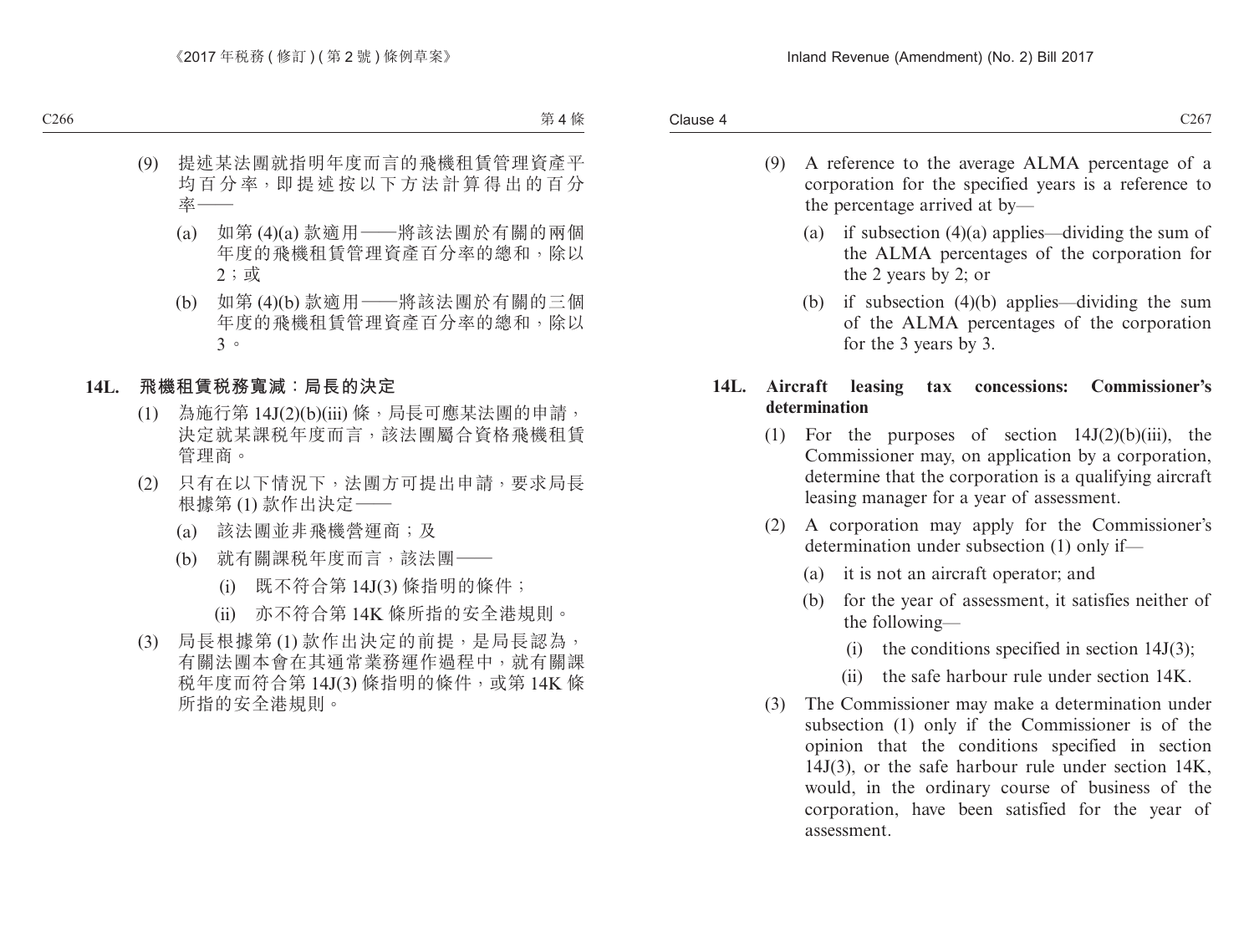#### **14M. Aircraft leasing tax concessions: anti-avoidance provisions**

- (1) Subsection (2) applies if—
	- (a) conditions are made or imposed between a corporation that is a qualifying aircraft lessor and a person who is an associate of that corporation, in their commercial or financial relations in connection with a qualifying aircraft leasing activity; and
	- (b) the conditions differ from those that would be made if the person were not such an associate.
- (2) Any profits that, but for the conditions referred to in subsection  $(1)(a)$ , would have accrued to the corporation or the person and, by reason of those conditions, have not so accrued, are to be included in the profits of the corporation or the person and taxed in accordance with this Part.
- (3) Subsection (4) applies if—
	- (a) conditions are made or imposed between a corporation that is a qualifying aircraft leasing manager and a person who is an associate of that corporation, in their commercial or financial relations in connection with a qualifying aircraft leasing management activity; and
	- (b) the conditions differ from those that would be made if the person were not such an associate.
- (4) Any profits that, but for the conditions referred to in subsection (3)(a), would have accrued to the corporation or the person and, by reason of those conditions, have not so accrued, are to be included in the profits of the corporation or the person and taxed in accordance with this Part.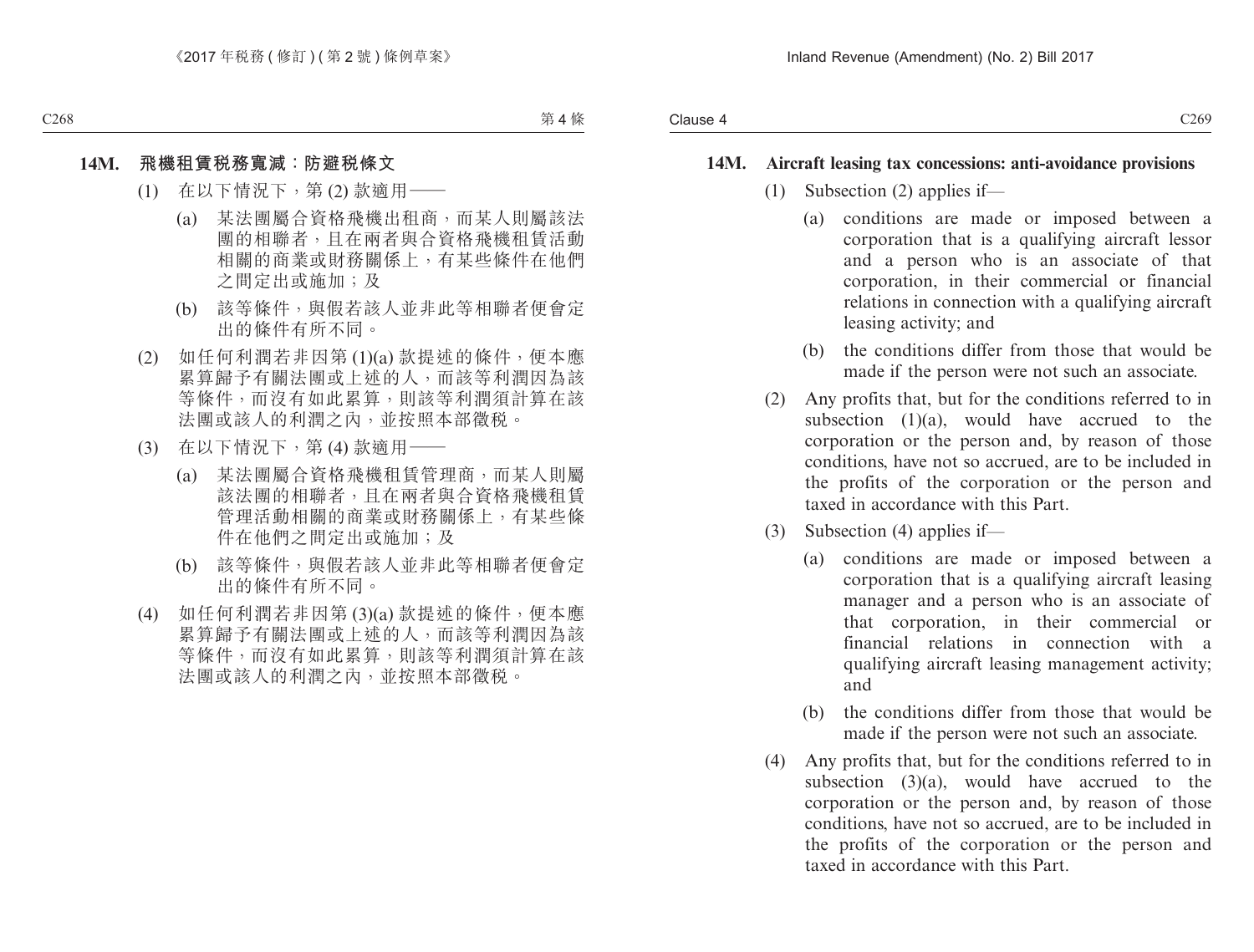- (5) Subsection (6) applies if—
	- (a) a corporation that is a qualifying aircraft lessor enters into an arrangement—
		- (i) under which the corporation leases an aircraft to a non-Hong Kong aircraft operator who in turn grants a right to use the aircraft to an aircraft operator chargeable to profits tax under this Ordinance (*end-user*); or
		- (ii) under which—
			- (A) the corporation leases an aircraft to a non-Hong Kong aircraft operator;
			- (B) the non-Hong Kong aircraft operator in turn grants a right to use the aircraft to an intermediary; and
			- (C) an intermediary (whether or not the same intermediary mentioned in subsubparagraph (B)) grants a right to use the aircraft to an aircraft operator chargeable to profits tax under this Ordinance (*end-user*); and
	- (b) the Commissioner is satisfied that the main purpose, or one of the main purposes, of the arrangement is to avoid, postpone or reduce any liability of any person (*taxpayer*) to profits tax under this Ordinance.
- (6) The aircraft leasing tax concessions provisions are to have effect in relation to the assessment of the profits tax on the taxpayer as if the corporation—
	- (a) had not leased the aircraft to the non-Hong Kong aircraft operator; and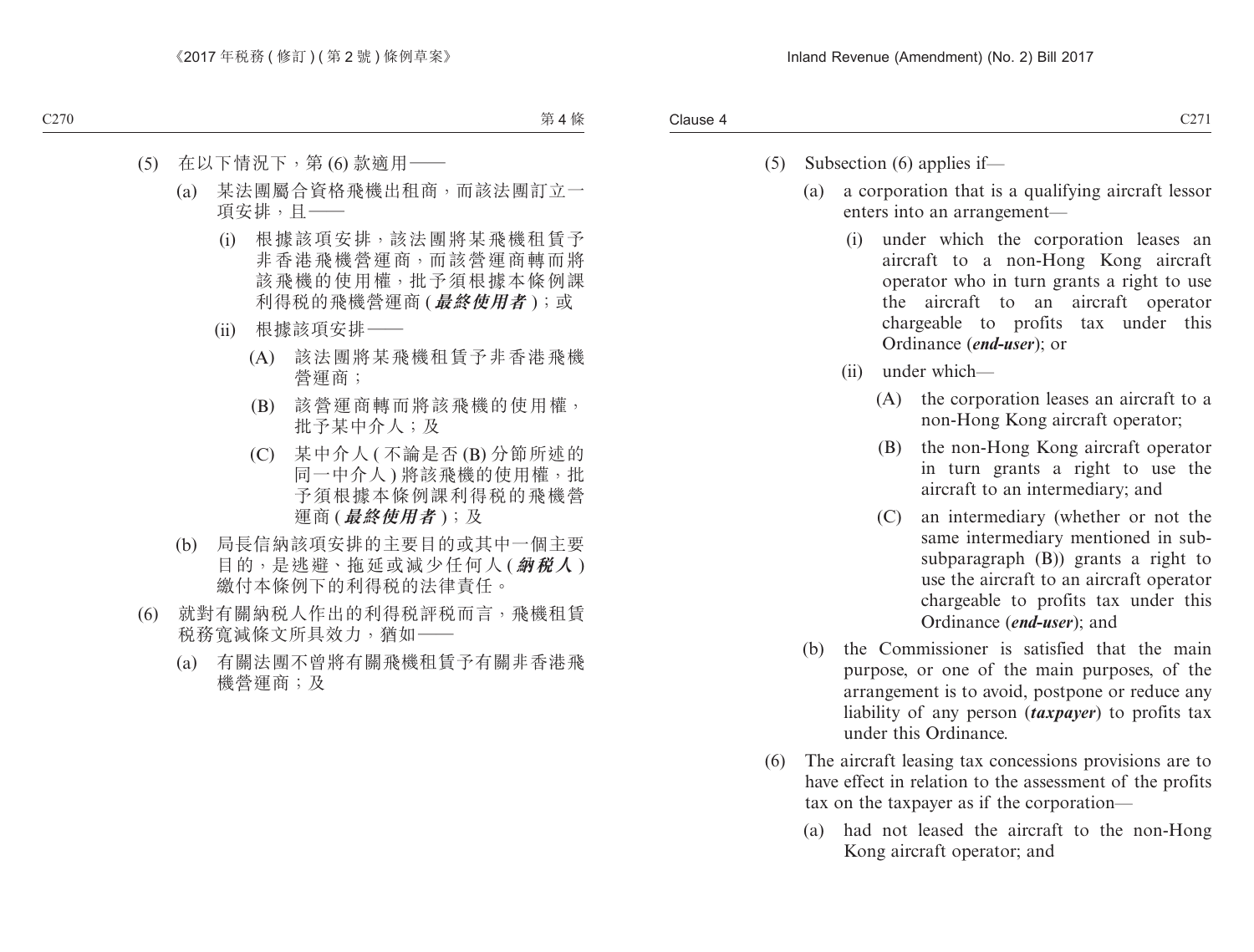- (b) had directly granted a right to use the aircraft to the end-user.
- $(7)$  If—
	- (a) an aircraft is owned by a corporation that is a qualifying aircraft lessor under an arrangement (*ownership arrangement*); and
	- (b) the corporation enters into an arrangement (*release arrangement*) under which—
		- (i) it is released from the primary obligation under the ownership arrangement; and
		- (ii) that obligation is assumed by another person,

the aircraft leasing tax concessions provisions are to have effect as if the corporation had ceased to own the aircraft during the time when the release arrangement is in force.

(8) In this section—

*intermediary* (中介人), in relation to an aircraft, means a person—

- (a) to whom a right to use the aircraft is granted; and
- (b) who in turn grants a right to use the aircraft to another person.

#### **14N. Aircraft leasing tax concessions: power to amend Schedule 17F**

The Commissioner may by order published in the Gazette amend Schedule 17F".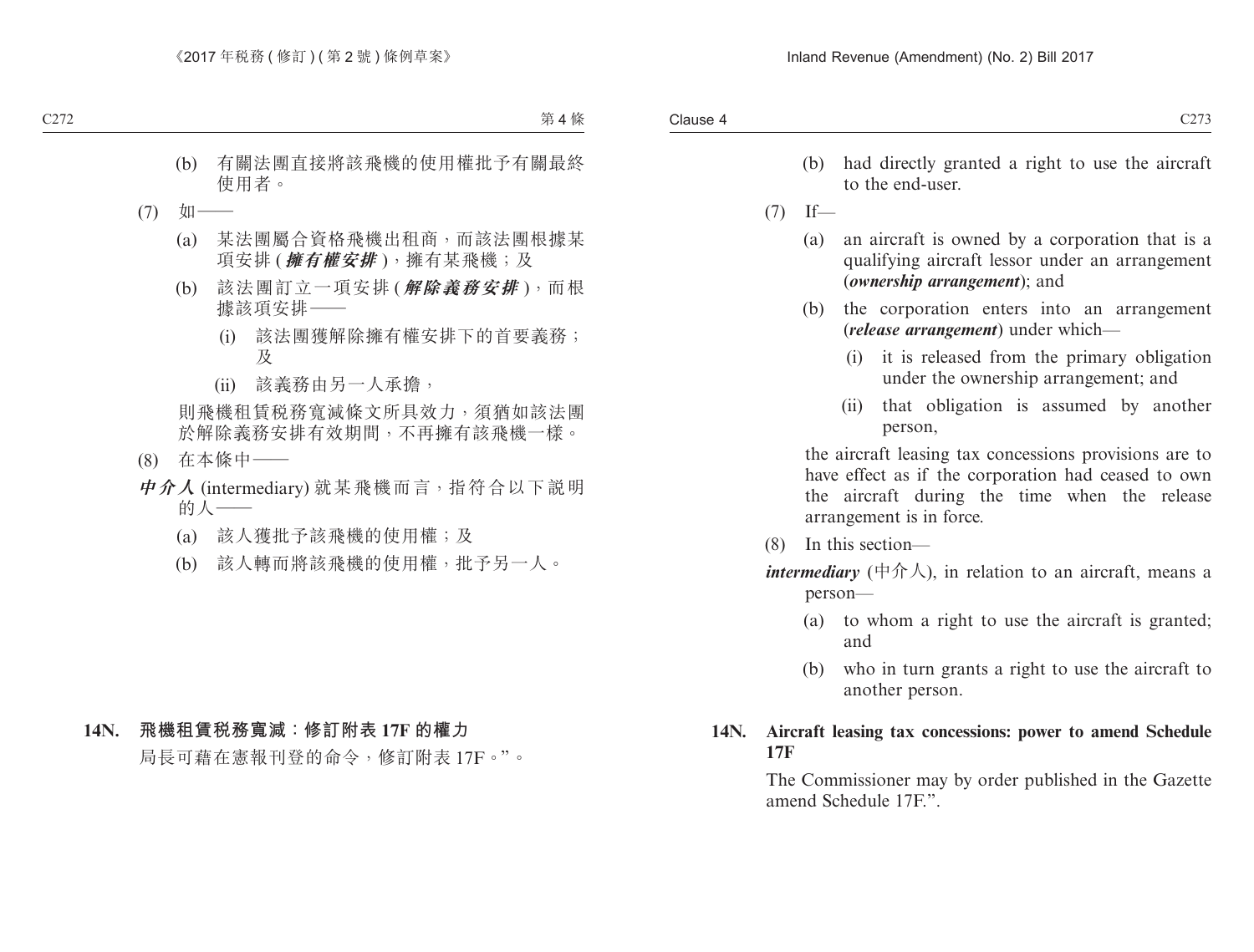#### **5. Section 15 amended (certain amounts deemed trading receipts)**

 $(1)$  Section  $15(1)(1a)(ii)$ — **Repeal**

"and".

(2) Section  $15(1)(m)$ —

**Repeal**

 $415A$ "

#### **Substitute**

"15A; and".

(3) After section  $15(1)(m)$ —

#### **Add**

- "(n) sums, not otherwise chargeable to tax under this Part, received by or accrued to a corporation by way of gains or profits (other than those arising from the sale of capital assets) arising through or from the carrying on in Hong Kong by the corporation of—
	- (i) its business of granting a right to use an aircraft to another person (*aircraft business*), even if the aircraft is used outside Hong Kong; or
	- (ii) its business of managing a corporation carrying on an aircraft business or of managing an aircraft business, even if the aircraft concerned is used outside Hong Kong.".
- **6. Section 19CA amended (treatment of losses: concessionary trading receipts)**
	- (1) Section 19CA(4)—

#### **Repeal**

"section 14A, 14B or 14D, as the case may be,"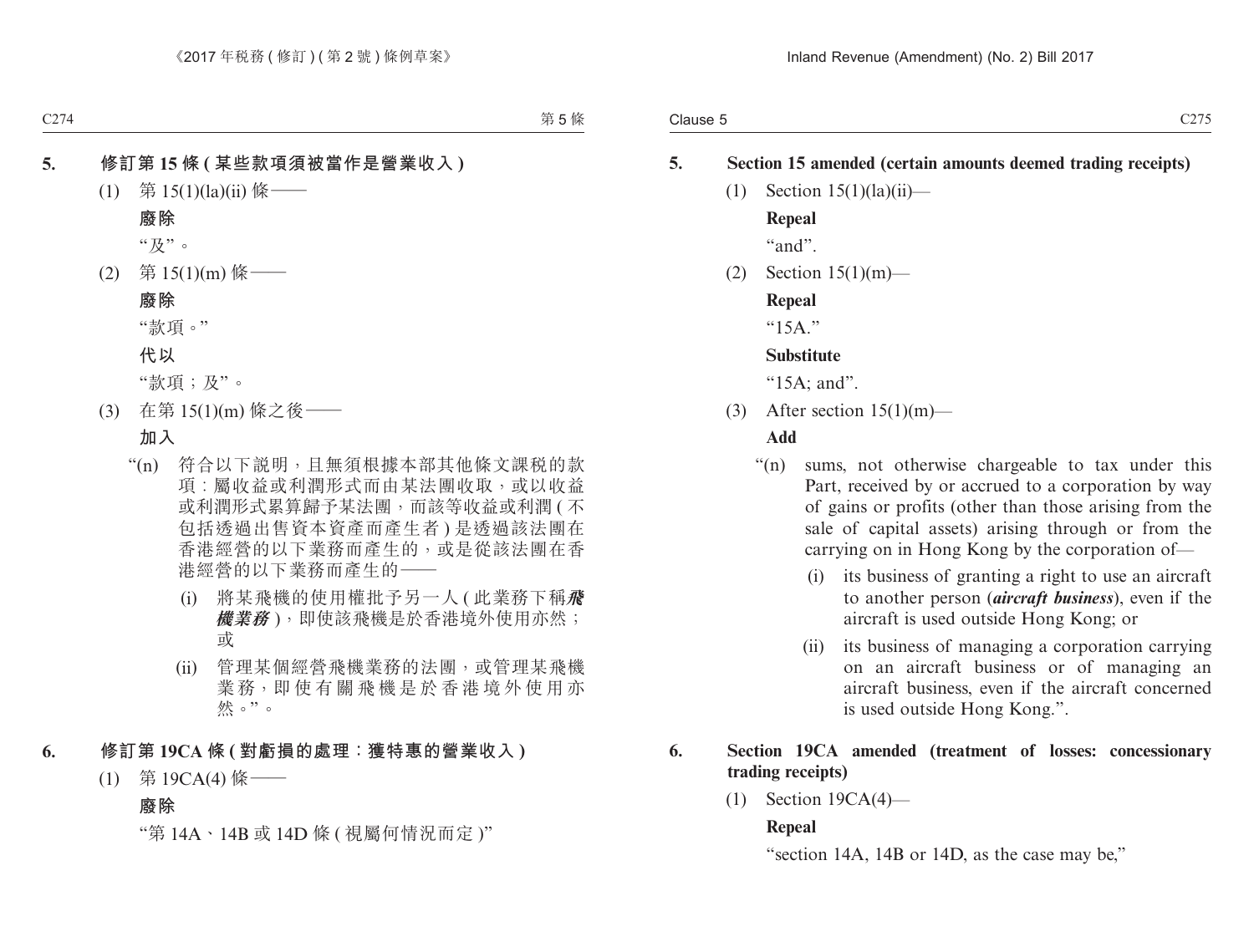#### **Substitute**

"the relevant concession provision".

(2) Section 19CA(5), definition of *chargeable concessionary trading receipts*, paragraph (a)—

#### **Repeal**

"section 14A"

#### **Substitute**

"a concession provision (other than section 14B)".

(3) Section 19CA(5), definition of *chargeable concessionary trading receipts*—

#### **Repeal paragraph (c).**

(4) Section 19CA(5), definition of *concessionary trading receipts*—

#### **Repeal**

"section 14A, 14B or 14D"

#### **Substitute**

"a concession provision".

(5) Section 19CA(5), definition of *unabsorbed loss in respect of the concessionary trading receipts*, paragraph (a)—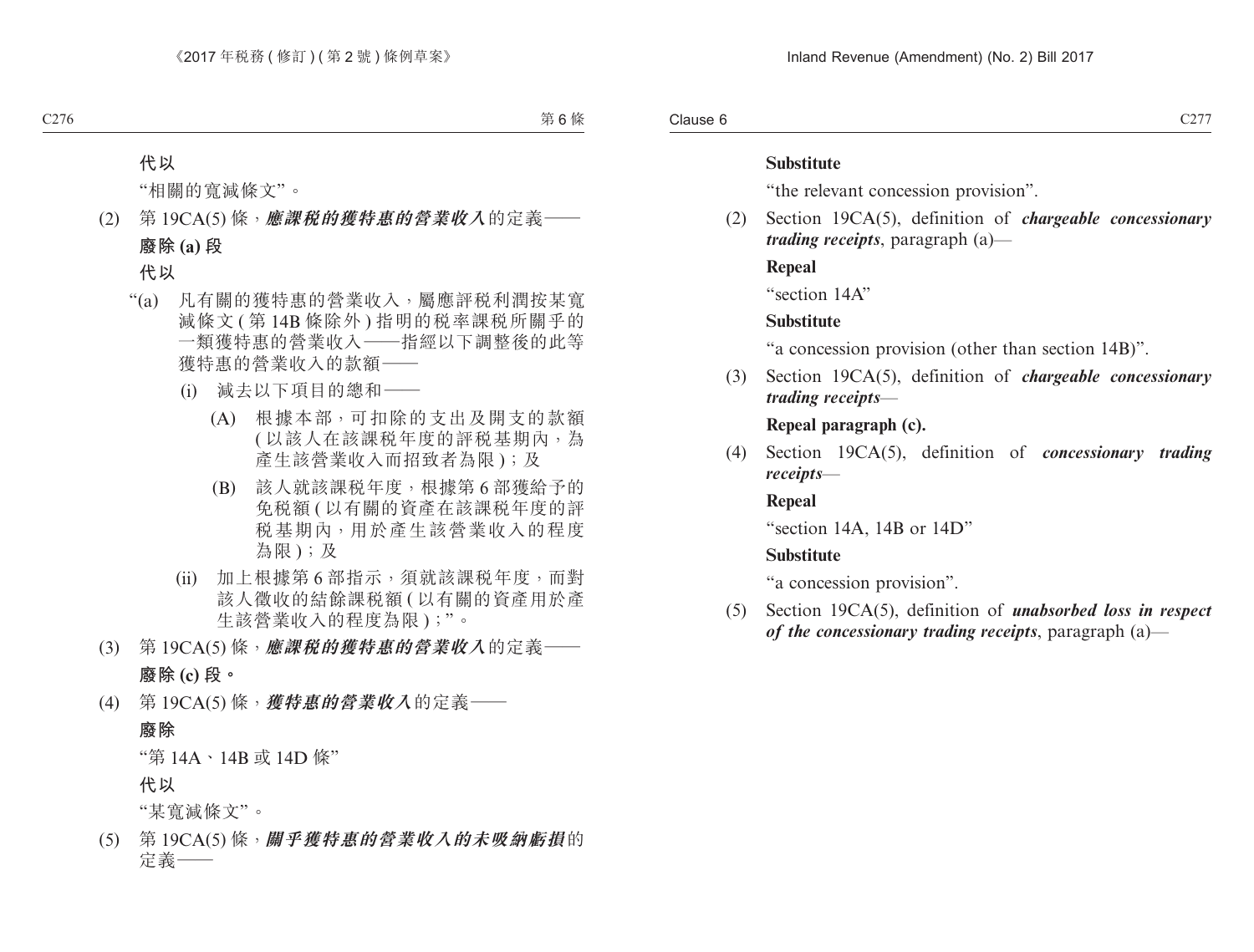#### **Repeal**

"section 14A"

#### **Substitute**

"a concession provision (other than section 14B)".

(6) Section 19CA(5), Chinese text, definition of **關乎獲特惠 的營業收入的未吸納虧損**, paragraph (b)—

#### **Repeal the semicolon**

#### **Substitute a full stop.**

(7) Section 19CA(5), definition of *unabsorbed loss in respect of the concessionary trading receipts*—

#### **Repeal paragraph (c).**

(8) Section 19CA(5)—

#### **Add in alphabetical order**

"*concession provision* (寬減條文) means one of the following provisions—

(a) section 14A;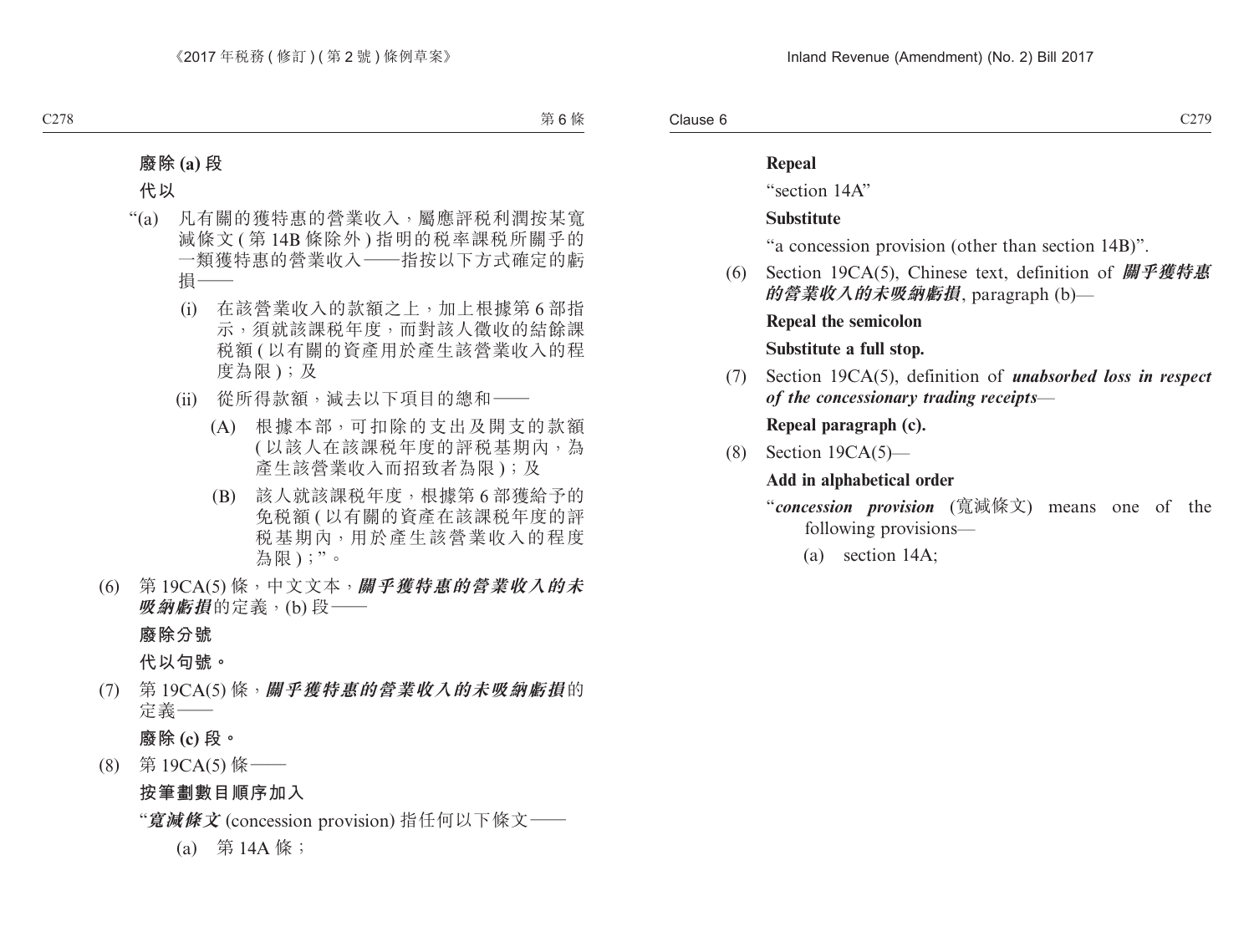- (b) section 14B;
- (c) section 14D;
- (d) section 14H;
- (e) section 14J;".

## **7. Section 20AA amended (persons not treated as agents)** Section 20AA(6), English text, definition of *control*—

#### **Repeal paragraph (b)**

#### **Substitute**

"(b) by virtue of any powers conferred by the articles of association or other document regulating that or any other corporation,

that the affairs of the first-mentioned corporation are conducted in accordance with the wishes of that person;".

#### **8. Section 37 amended (initial and annual allowances, machinery or plant)**

After section 37(2A)—

#### **Add**

- "(2B) Subsection (2C) applies if an aircraft was owned and used by a corporation for carrying out a qualifying aircraft leasing activity before the corporation uses it in another trade, profession or business to produce profits chargeable to tax under Part 4.
	- (2C) For the purposes of subsection (2), the cost of the asset, in relation to the aircraft, is the sum computed by deducting from the actual cost the notional amount of annual allowances that would have been made under that subsection to the corporation if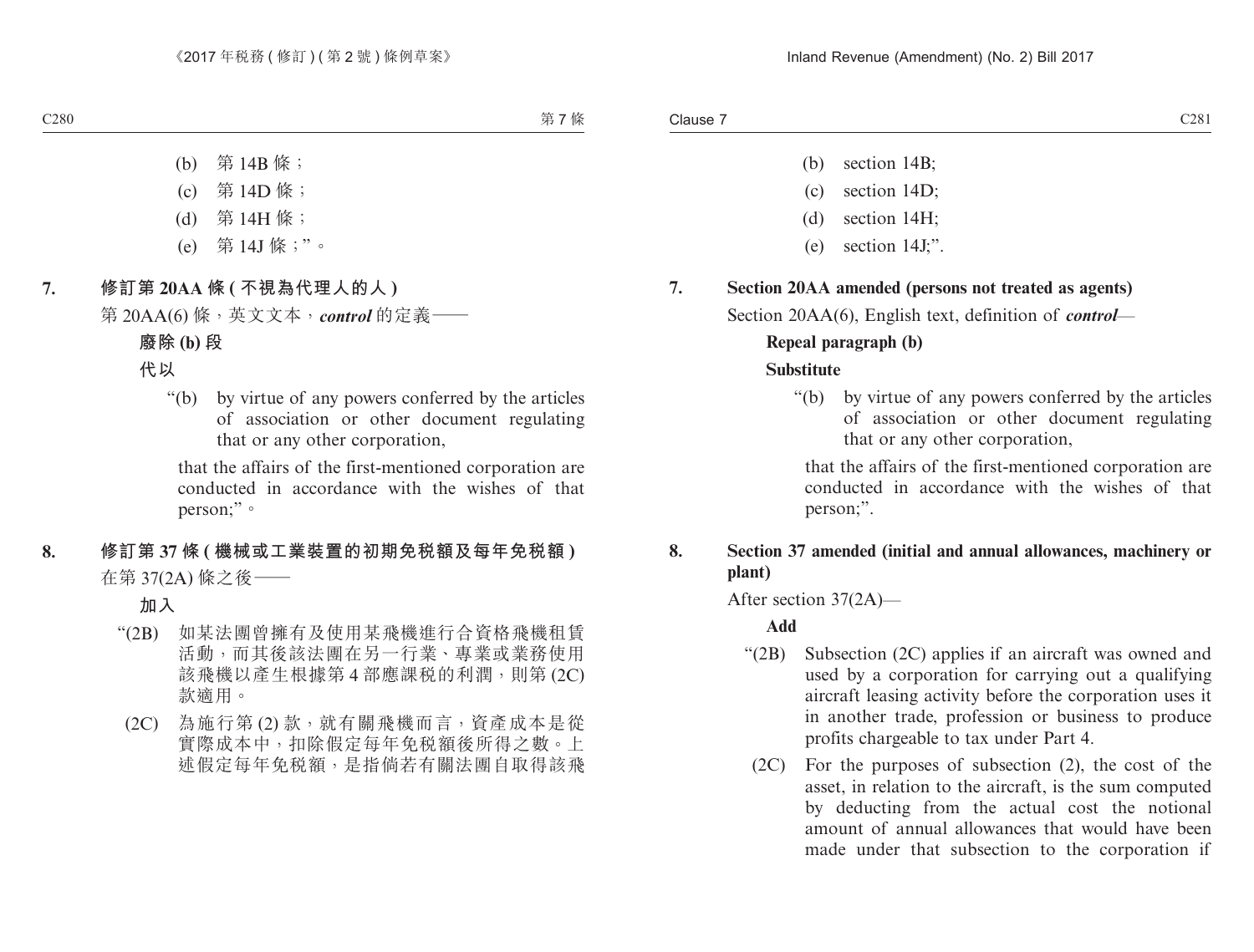such annual allowances had been available to the corporation since it acquired the aircraft.

(2D) In subsections (2B) and  $(2C)$ —

*aircraft* (飛機) has the meaning given by section  $14G(1)$ ;

*qualifying aircraft leasing activity* (合資格飛機租賃活動) has the meaning given by section 14G(6).".

#### **9. Section 38 amended (balancing allowances and charges, machinery or plant)**

(1) Section 38(2), after "section 37(2A)"—

**Add**

"or  $(2C)$ ".

(2) Section 38(2)—

#### **Repeal**

"that subsection" (wherever appearing)

#### **Substitute**

"that section".

#### **10. Section 39B amended (initial and annual allowances on machinery or plant under the pooling system)**

(1) Section 39B(4), after "(6)"— **Add**

 $\cdot$  (6B)".

(2) After section 39B(6)—

## **Add**

"(6A) Subsection (6B) applies if an aircraft was owned and used by a corporation for carrying out a qualifying aircraft leasing activity before the corporation uses it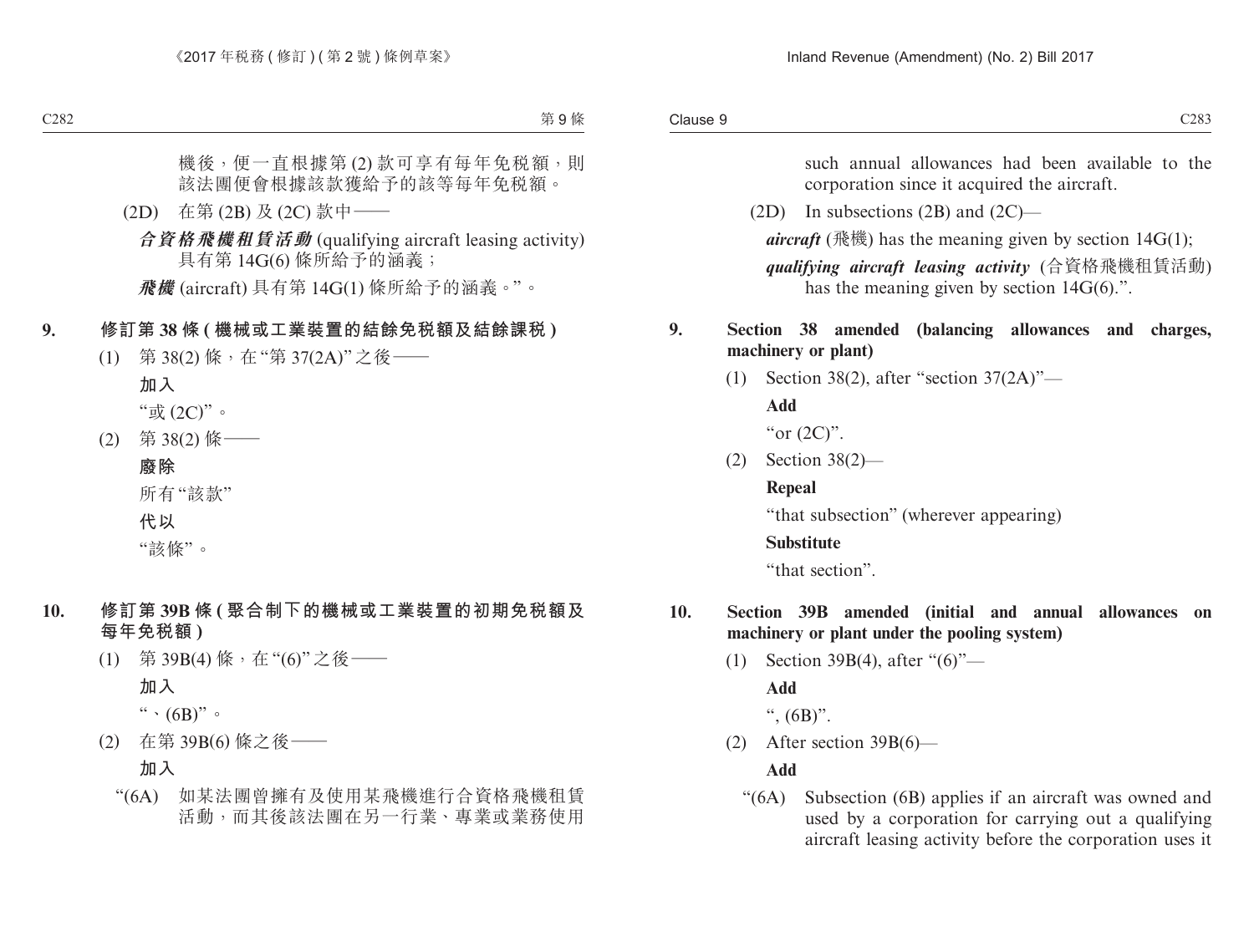Clause 11 Clause 11  $C285$ 

> in another trade, profession or business to produce profits chargeable to tax under Part 4.

- (6B) For the purposes of subsection (4), the capital expenditure incurred on the provision of the aircraft is to be computed by deducting from the actual cost the notional amount of annual allowances that would have been made under section 37(2) to the corporation if such annual allowances had been available to the corporation since it acquired the aircraft.
- (6C) In subsections (6A) and  $(6B)$ —

*aircraft* (飛機) has the meaning given by section  $14G(1)$ ;

*qualifying aircraft leasing activity* (合資格飛機租賃活動) has the meaning given by section 14G(6).".

#### **11. Section 39D amended (balancing allowances and charges under the pooling system)**

(1) Section 39D(7)(a), after "section 37(2A)"—

**Add**

"or  $(2C)$ ".

- (2) Section 39D(7)(b), after "section 39B(6)"— **Add** "or  $(6B)$ ".
- **12. Section 80D amended (offences of service provider)**

Section 80D(4)(a), Chinese text—

**Repeal**

"而在報表中提供"

#### **Substitute**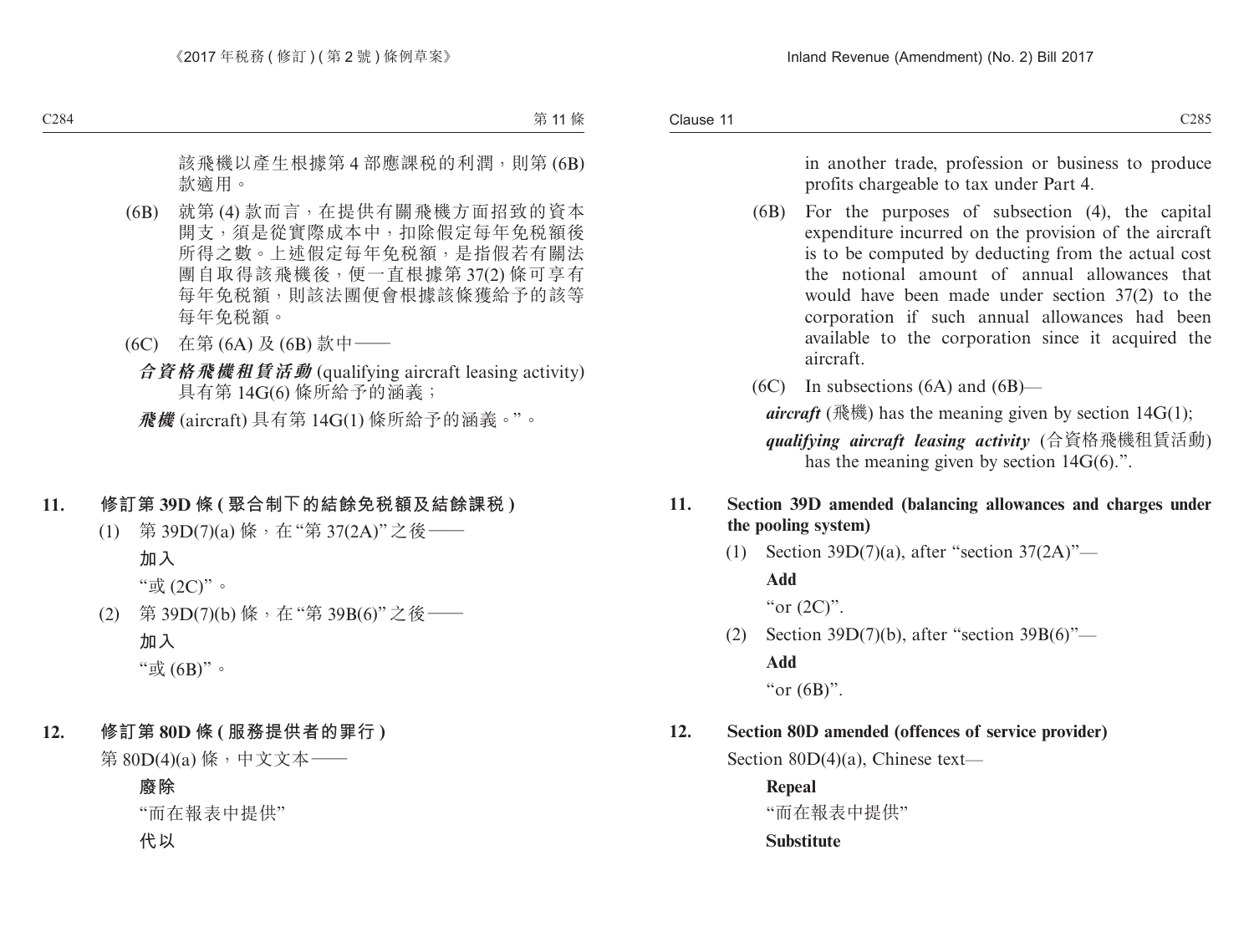"而在報表中提供)".

#### **13. Section 89 amended (transitional provisions)**

Section 89—

**Add**

- "(19) Schedule 41 sets out transitional provisions that have effect for the purposes of amendments to this Ordinance made by the Inland Revenue  $(Amendment)$  (No. 2) Ordinance 2017 ( of 2017).".
- **14. Schedule 8 amended (rate of profits tax in respect of a corporation)**

Schedule 8, after "14D(1),"—

**Add**

" $14H(1)$ ,  $14J(1)$ ,".

**15. Schedule 17F added**

After Schedule 17E—

**Add**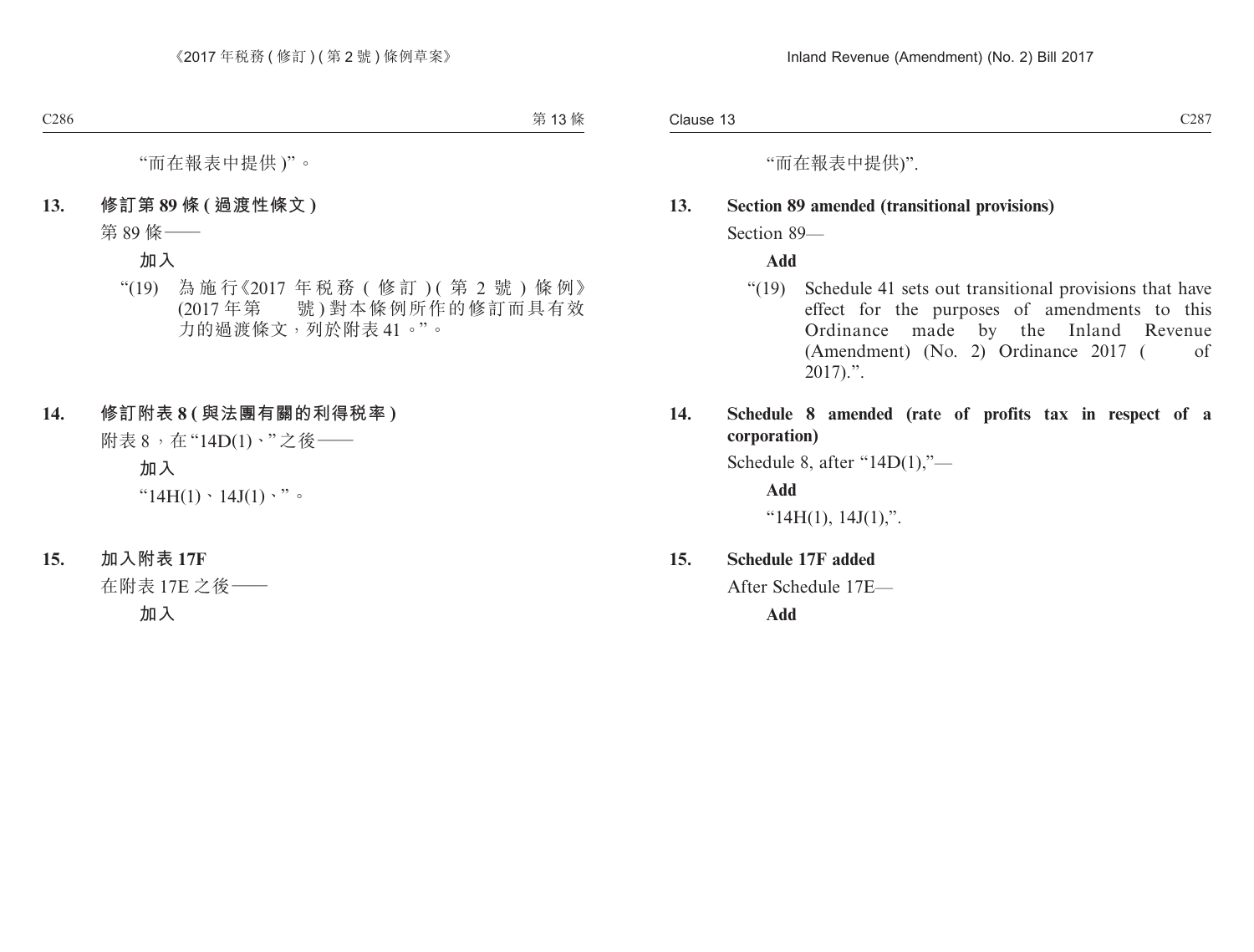## "**Schedule 17F**

[ss. 2, 14G, 14I  $&$ 14N]

## **Aircraft Leasing Tax Concessions**

### **Part 1**

## **Aircraft Leasing Activity and Aircraft Leasing Management Activity**

- **1. Meaning of** *aircraft leasing activity* **and** *aircraft leasing management activity*
	- (1) In this section and the aircraft leasing tax concessions provisions—
	- *aircraft leasing activity* (飛機租賃活動), in relation to a corporation, means leasing an aircraft by the corporation to an aircraft operator;
	- *aircraft leasing management activity* (飛機租賃管理活動), in relation to a corporation, means any of the following activities—
		- (a) managing another corporation that is a relevant qualifying aircraft lessor;
		- (b) establishment or administration of a special purpose entity for the purpose of owning an aircraft by that entity;
		- (c) providing finance in obtaining the ownership of an aircraft by a special purpose entity wholly or partly owned by the corporation or its associated corporation;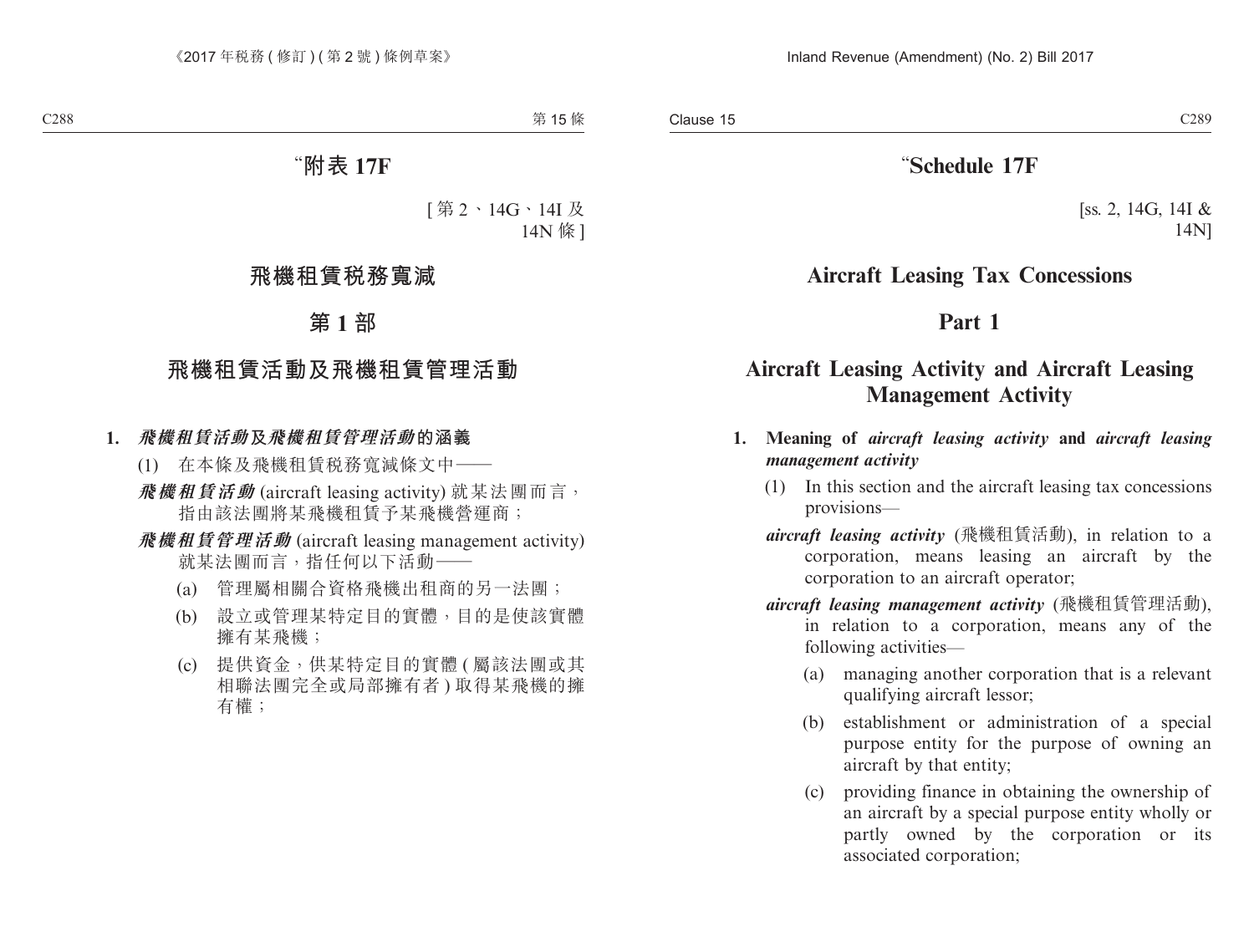- (d) providing a guarantee in respect of a financial or performance obligation as regards the aircraft leasing business of a special purpose entity wholly or partly owned by the corporation or its associated corporation, or granting security in respect of that business;
- (e) managing leases;
- (f) arranging for the procurement or leasing of aircraft;
- (g) arranging for the operation, maintenance, repair, insurance, storage, scrapping or modification of aircraft;
- (h) arranging for the evaluation, appraisal, provision or inspection of aircraft, airline facilities or maintenance facilities for aircraft:
- (i) arranging for the assessment of the aviation and aircraft market conditions;
- (j) marketing of leases that are operating leases;
- (k) providing finance in obtaining the ownership of an aircraft by an airline enterprise from another corporation that is a relevant qualifying aircraft lessor;
- (l) providing a residual value guarantee or contingent purchase arrangement;
- (m) providing services in relation to an aircraft leasing activity for or to another corporation that is a relevant qualifying aircraft lessor.
- (2) For the purposes of paragraph  $(a)$ ,  $(k)$  or  $(m)$  of the definition of *aircraft leasing management activity* in subsection (1), a corporation is a relevant qualifying aircraft lessor if—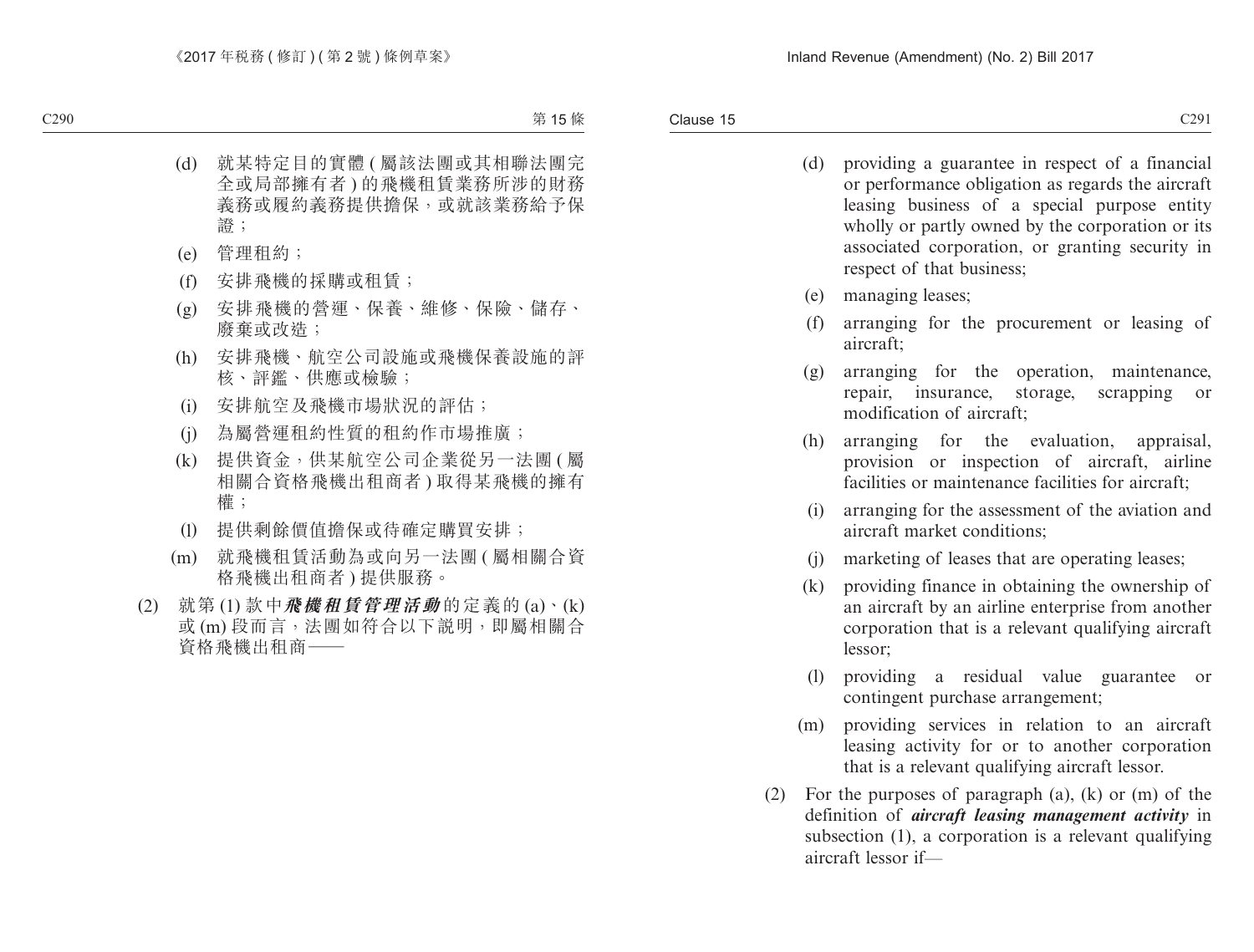- (a) the activity mentioned in that paragraph is carried out in the basis period of the corporation for a year of assessment; and
- (b) the corporation is a qualifying aircraft lessor for that year of assessment.
- (3) In paragraph (l) of the definition of *aircraft leasing management activity* in subsection (1)—
- *contingent purchase arrangement* (待確定購買安排) means an arrangement under which a person is required to purchase an aircraft at a pre-determined amount if the actual residual value falls below the estimated residual value.
- (4) The words and expressions used in this section and defined in section 14G for the purposes of the aircraft leasing tax concessions provisions have the same meaning as in those provisions.

## **Part 2**

## **Prescribed Percentage for Calculation of Net Lease Payments**

**2. Prescribed percentage for calculation of net lease payments** For the purposes of section 14I, the prescribed percentage is 20%.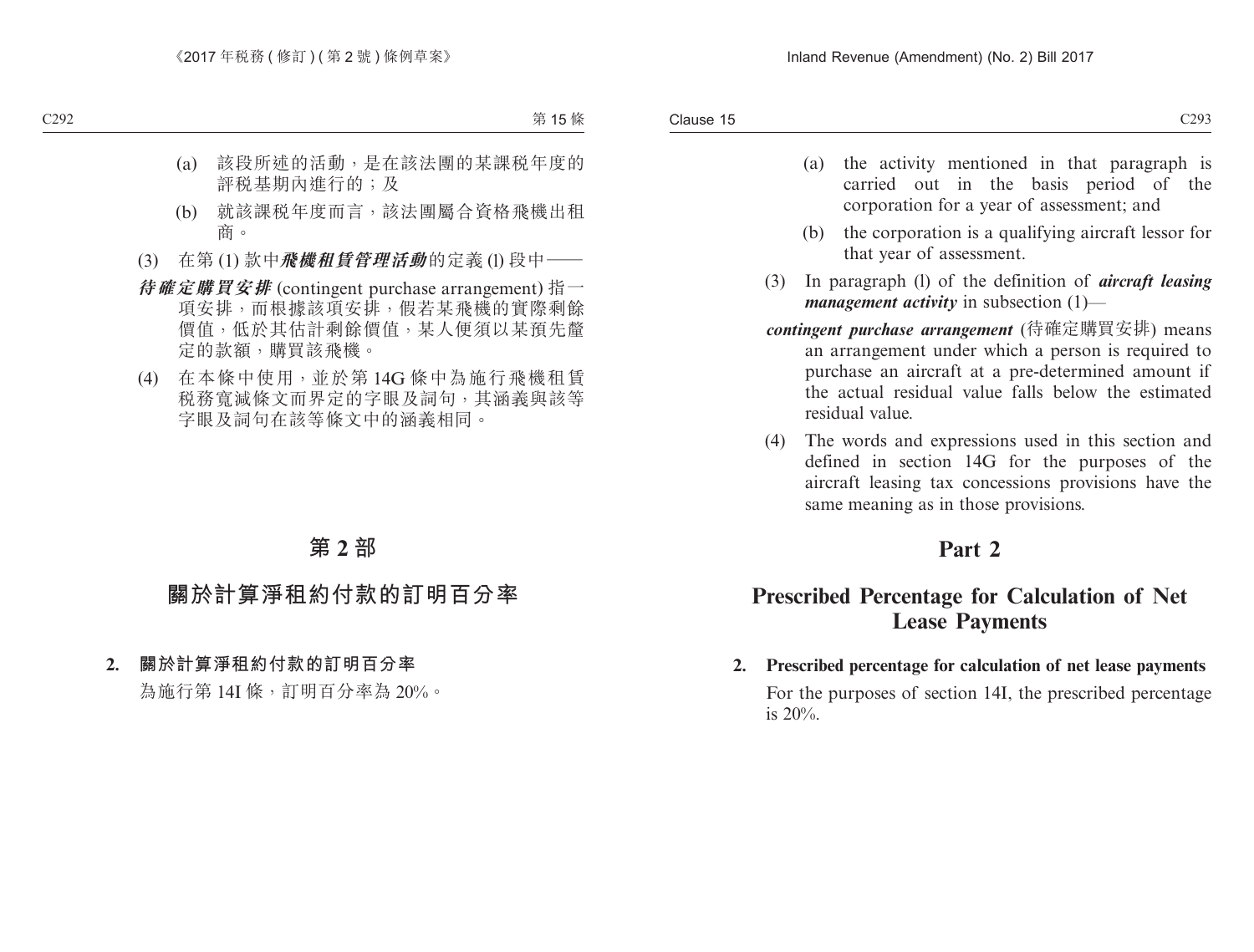## **Part 3**

## **Prescribed Percentages for Safe Harbour Rule**

#### **3. Prescribed profits percentage**

For the purposes of section 14K, the prescribed profits percentage is 75%.

#### **4. Prescribed asset percentage**

For the purposes of section 14K, the prescribed asset percentage is 75%.".

#### **16. Schedule 41 added**

The Ordinance—

**Add**

## "**Schedule 41**

 $[s. 89(19)]$ 

## **Transitional Provisions for Inland Revenue (Amendment) (No. 2) Ordinance 2017**

- 1. In computing the qualifying profits in relation to a corporation for the purposes of section 14H(1), sums received by or accrued to the corporation before 1 April 2017 are not to be taken into account.
- 2. In computing the qualifying profits in relation to a corporation for the purposes of section 14J(1), sums received by or accrued to the corporation before 1 April 2017 are not to be taken into account.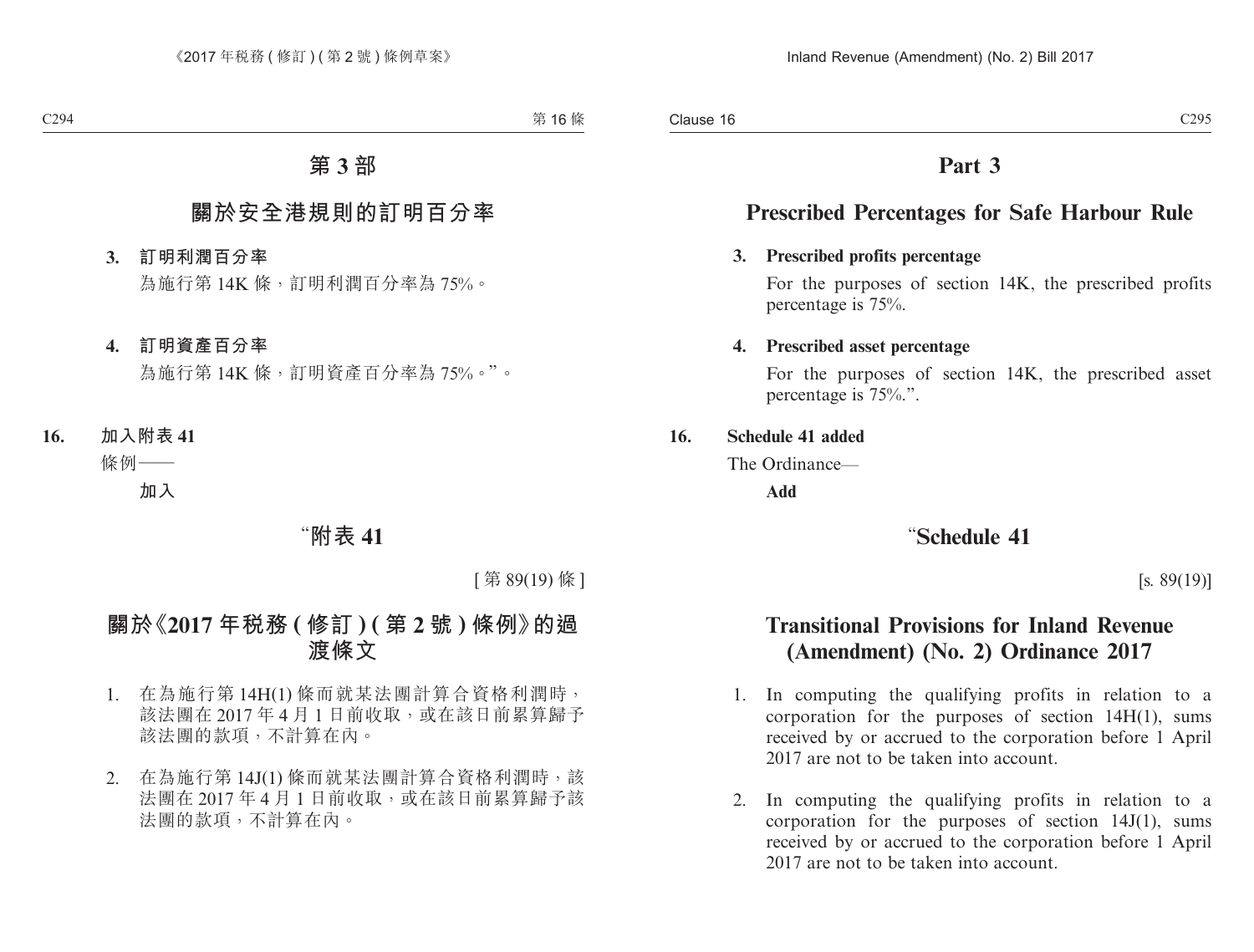3. Section 15(1)(n) does not apply to sums received or accrued before the Inland Revenue (Amendment) (No. 2) Ordinance 2017 ( of 2017) comes into operation.".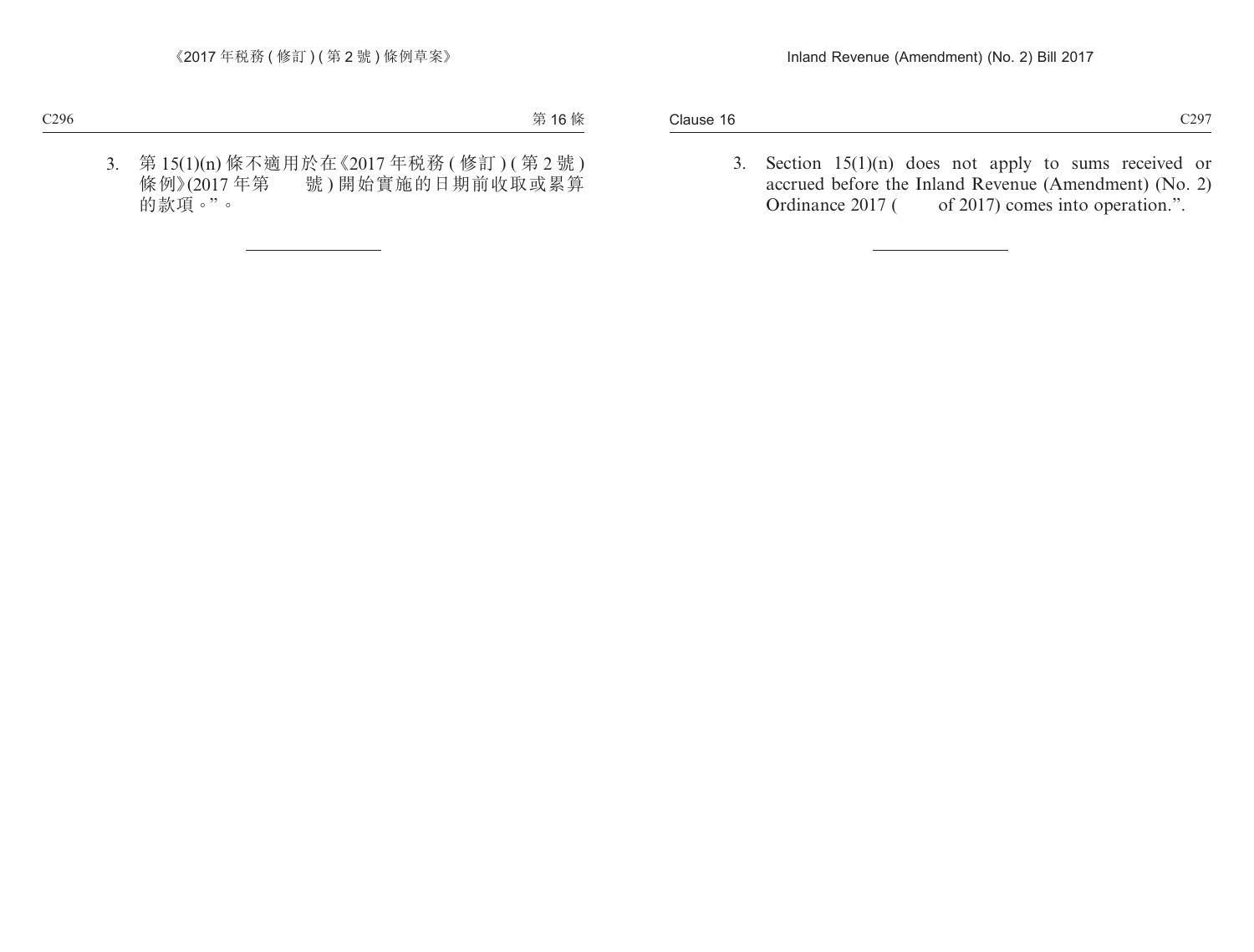#### **Explanatory Memorandum**

The main object of this Bill is to amend the Inland Revenue Ordinance (Cap. 112) (*principal Ordinance*) to give profits tax concessions to corporations carrying on certain businesses in connection with aircraft and to make provisions for profits tax purposes about such businesses.

- 2. Clause 4 adds new sections 14G to 14N to the principal Ordinance.
- 3. The new section 14G provides for the interpretation of terms used in the new provisions for the profits tax concessions, including the definitions of *qualifying aircraft leasing activity*  and *qualifying aircraft leasing management activity*.
- 4. The new section 14H provides that a corporation that is a qualifying aircraft lessor for a year of assessment is entitled to have its profits derived from its qualifying aircraft leasing activity for that year of assessment charged at one-half the profits tax rate specified in Schedule 8 to the principal Ordinance (*concessionary rate*) (new section 14H(1)). That section also provides for how a corporation may be a qualifying aircraft lessor (new section 14H(2)) and how it can be entitled to the concessionary rate (new section 14H(4)).
- 5. The new section 14I provides that if the profits tax concession under the new section 14H applies to a corporation for a year of assessment, the net lease payments derived from its qualifying aircraft leasing activity are to be calculated in accordance with the formula set out in the new section 14I(2). The effect is that the taxable amount of the lease payments is to be equal to 20% of the tax base.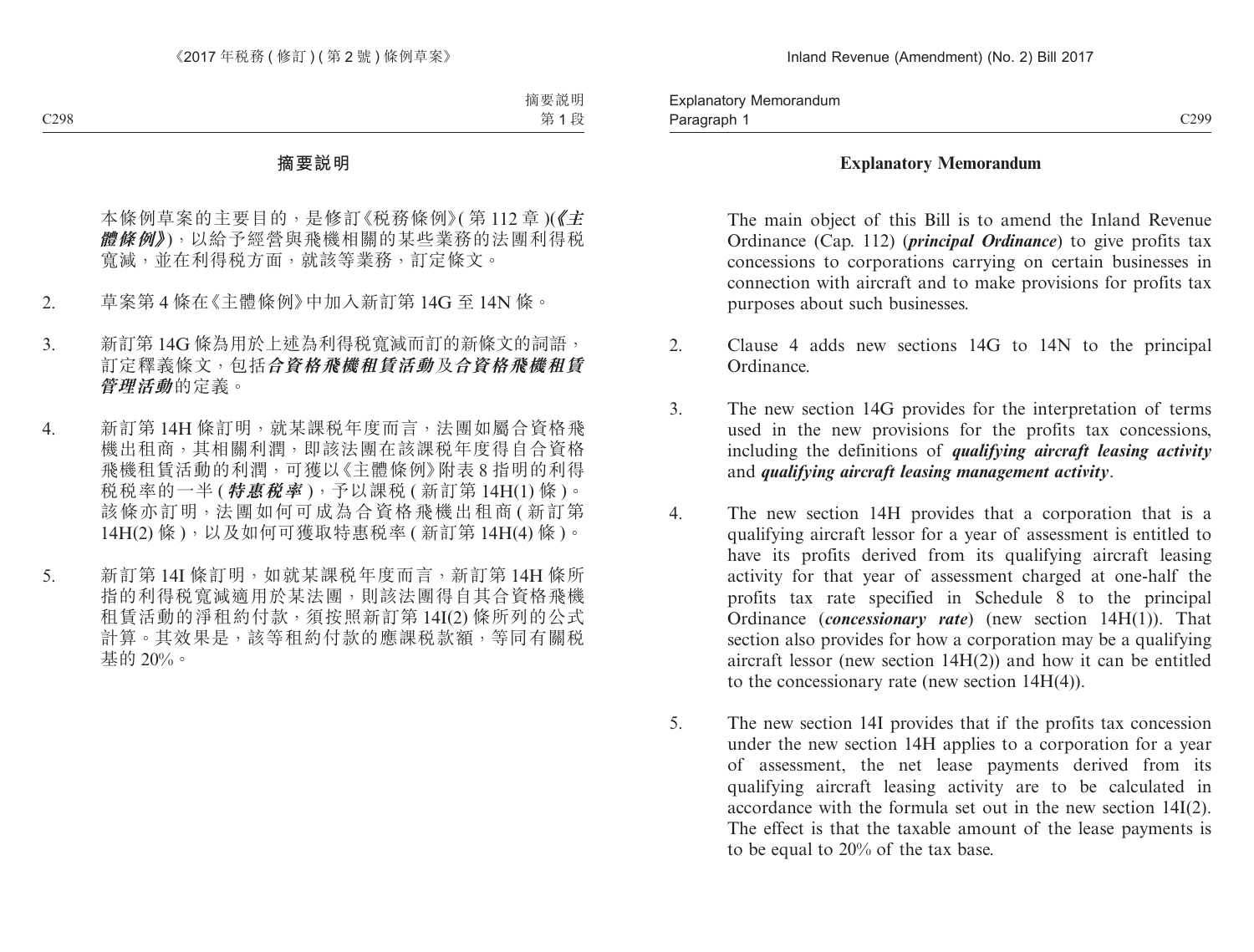Paragraph 6 and 200 control of the control of the control of the control of the control of the control of the control of the control of the control of the control of the control of the control of the control of the control Explanatory Memorandum Paragraph 6

- 6. The new section 14J provides that a corporation that is a qualifying aircraft leasing manager for a year of assessment is entitled to have its profits derived from its qualifying aircraft leasing management activity for that year of assessment charged at the concessionary rate (new section  $14J(1)$ ). The new section 14J(2) provides for how a corporation may be a qualifying aircraft leasing manager, namely—
	- (a) by satisfying the conditions specified in the new section 14J(3):
	- (b) by satisfying the safe harbour rule under the new section  $14K$ ; or
	- (c) by obtaining the determination of the Commissioner of Inland Revenue (*Commissioner*) under the new section 14L.

The new section 14J(5) provides for certain conditions for the entitlement to the concessionary rate.

- 7. The new section 14K provides for how a corporation may satisfy the safe harbour rule. There are 2 alternative safe harbours as follows—
	- (a) the "1-year safe harbour" which requires the corporation to satisfy certain conditions regarding its aircraft leasing management profits and aircraft leasing management assets for the year of assessment concerned (new section  $14K(2)$ );
	- (b) the "multiple-year safe harbour" which requires the corporation to satisfy similar conditions for the year of assessment concerned and the preceding 1 or 2 years of assessment (new section  $14K(3)$ ).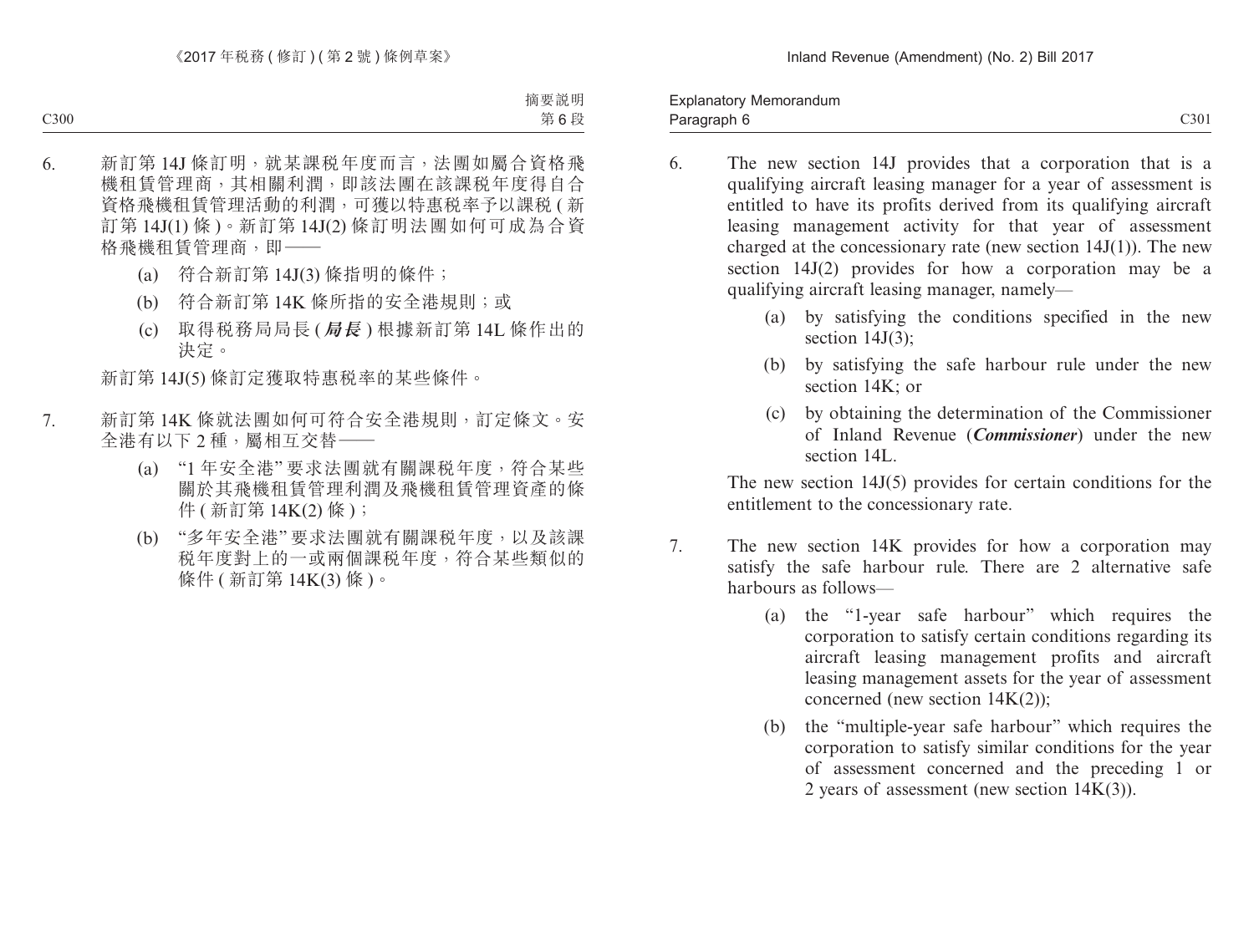| Memorandum<br><b>Explanator</b> |      |
|---------------------------------|------|
| Paragraph c                     | C303 |

- 8. The new section 14L provides for the Commissioner's discretion to make a determination that a corporation, which is not otherwise qualified, is a qualifying aircraft leasing manager.
- 9. The new section 14M contains certain provisions for preventing avoidance of profits tax by means of the new profits tax concessions.
- 10. The new section 14N empowers the Commissioner to amend, by order published in the Gazette, the new Schedule 17F to the principal Ordinance (added by clause 15) which contains the definitions of *aircraft leasing activity* and *aircraft leasing management activity* and specifies the prescribed percentages relating to the calculation of net lease payments and the safe harbour rule.
- 11. Clause 5 amends section 15 of the principal Ordinance to add a new section 15(1)(n) to deem sums received by or accrued to a corporation from carrying on certain businesses in connection with aircraft as having a Hong Kong source, even if the aircraft are used outside Hong Kong.
- 12. Clause 6 consequentially amends section 19CA of the principal Ordinance so as to cover the trading receipts in respect of which assessable profits are chargeable to tax at the concessionary rate under the new section 14H or 14J.
- 13. Clause 7 makes a minor textual amendment to the English text of section 20AA of the principal Ordinance.
- 14. Clauses 8, 9, 10 and 11 amend sections 37, 38, 39B and 39D of the principal Ordinance respectively to deal with computation of the cost and capital expenditure in relation to an aircraft that is used by a corporation for carrying out a qualifying